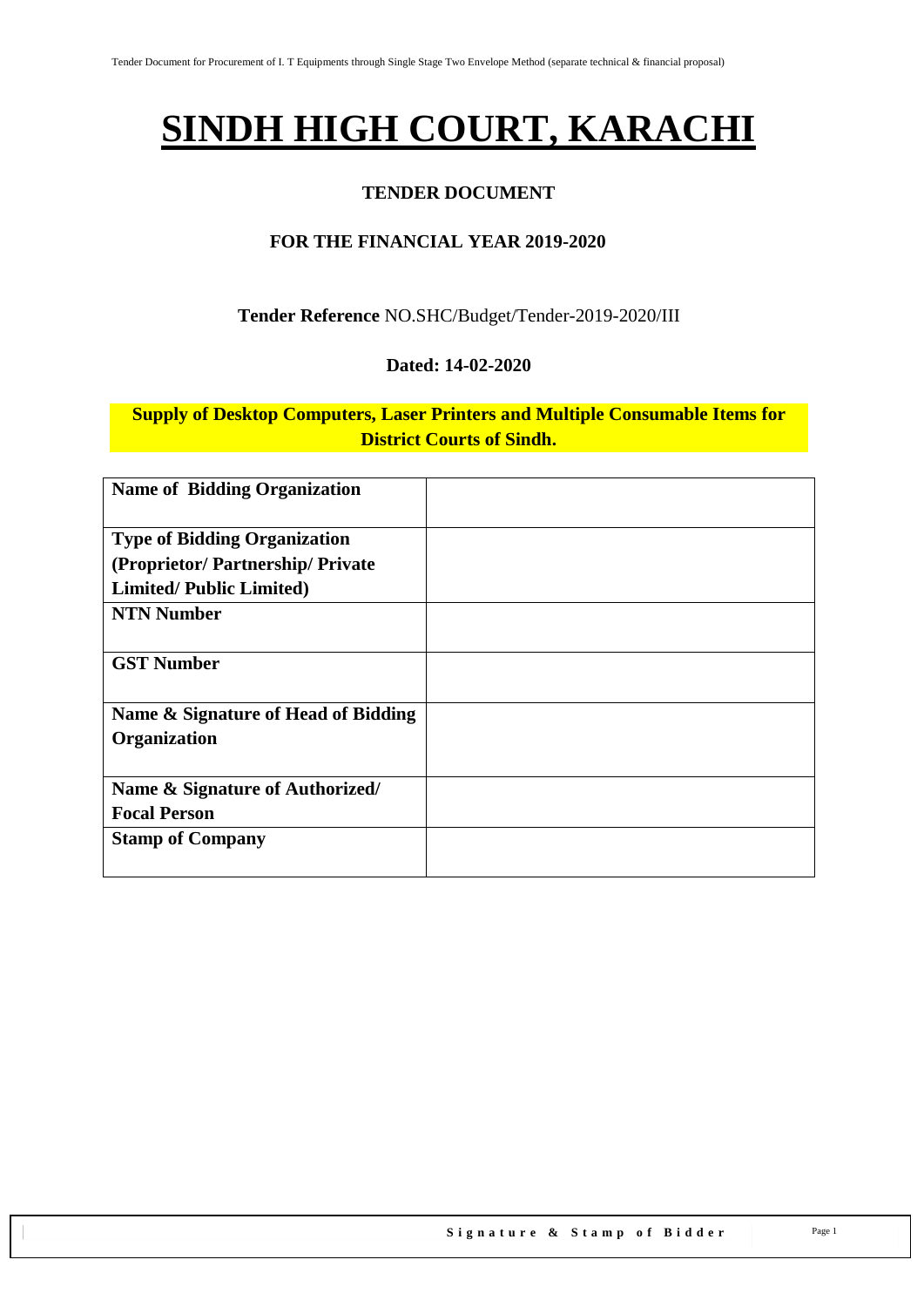#### **Contents**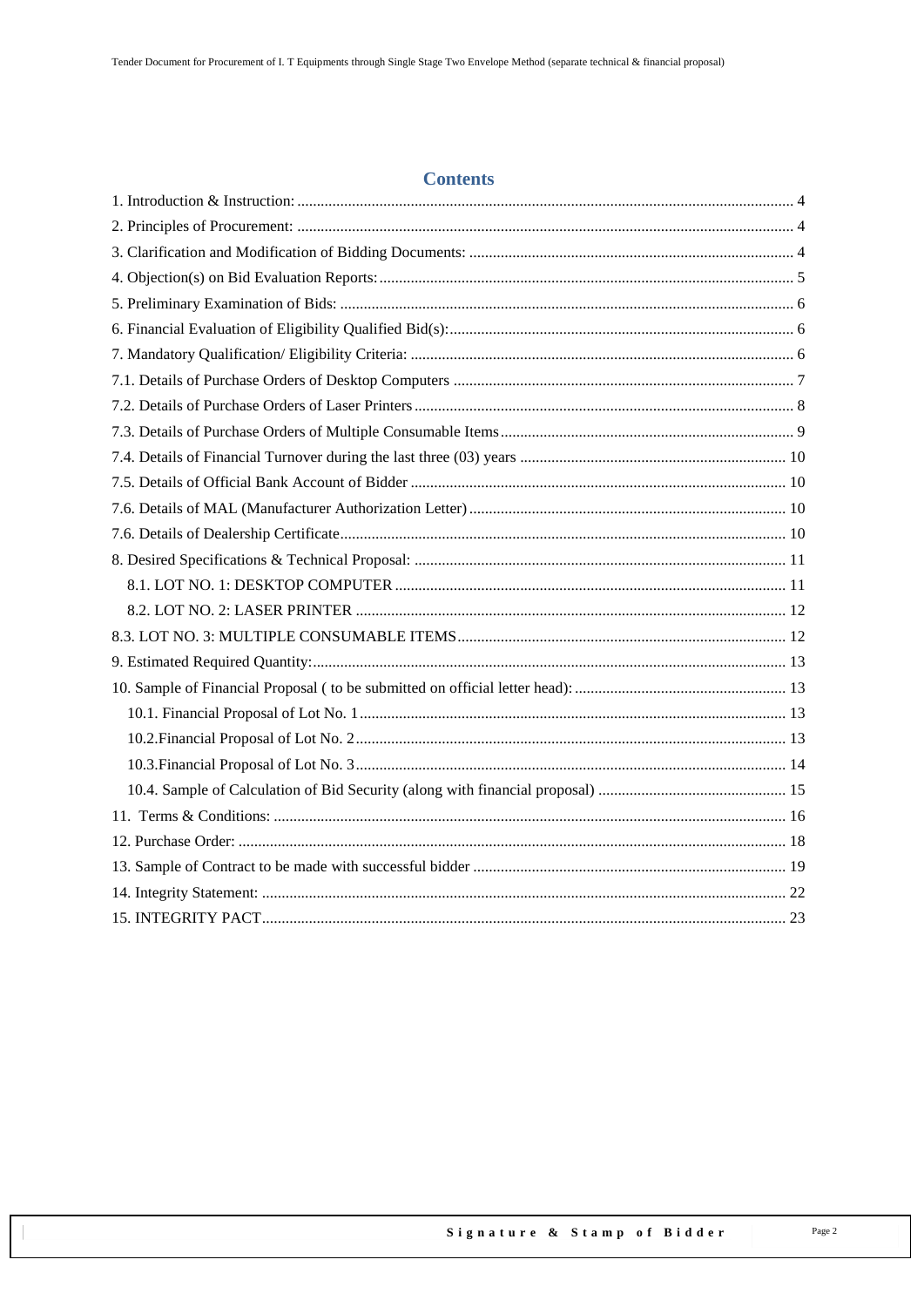Tender Reference No. 2008 and the United States of Dated

**To,** 

**The Learned Registrar, Sindh High Court, Karachi.**

Respected Sir,

We, the undersigned, offer to provide our services for **"Supply of Desktop Computers Laser Printers and Multiple Consumable Items for District Courts of Sindh"**, as a Bid, sealed in an envelope. Mr. holding CNIC No. has been authorized to attend the Bid Meetings on behalf of our organization.

We understand that Sindh High Court is not bound to accept any Proposal you receive and reserves the right to accept or reject any offer and to annul the bidding process and reject all proposals without assigning any reason or having to owe any explanation whatsoever.

The decision of Purchase Committee shall be final and cannot be challenged on any ground at any forum and the Purchase Committee will not be liable for any loss or damage to any party acting in reliance thereon.

Sincerely,

**Name: Designation: Name of Company Dated:**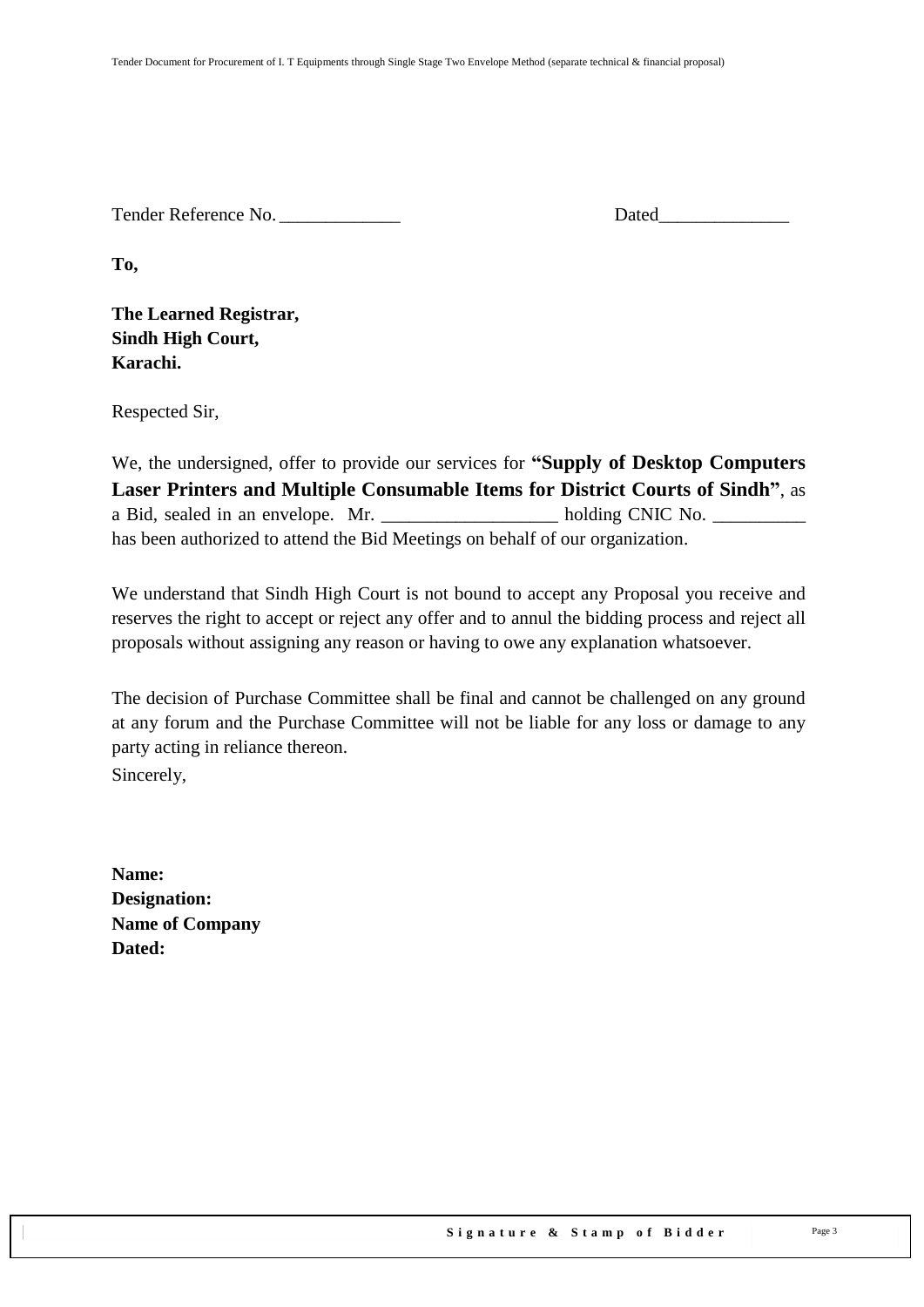# <span id="page-3-0"></span>**1. Introduction & Instruction:**

Dear Tenderer:

The **SINDH HIGH COURT (SHC)** is the highest judicial institution of the province of [Sindh.](https://en.wikipedia.org/wiki/Sindh) We are interested to **purchase Desktop Computers, Laser Printers and Multiple Consumable Items for District Courts of Sindh on Lot wise basis**, as mentioned in tender document, from your esteemed firm / agency in transparent manner. SHC reserves the right to increase/ decrease the quantities as per requirement in the light of availability of funds, as per rules.

| <b>Description</b>                   | Date | $\boldsymbol{\alpha}$ | time                       |                 | of $\Delta$ Date & time |         | of |
|--------------------------------------|------|-----------------------|----------------------------|-----------------|-------------------------|---------|----|
|                                      |      |                       | <b>Submission of Bids</b>  |                 | <b>Opening of Bids</b>  |         |    |
| Supply of Desktop Computers,         |      |                       | $2nd$ March, 2020 at 10:30 | $2^{\text{nd}}$ | March,                  | 2020 at |    |
| <b>Laser Printers and Multiple</b>   | a.m. |                       |                            |                 | $11:00$ a.m.            |         |    |
| <b>Consumable Items for District</b> |      |                       |                            |                 |                         |         |    |
| Courts of Sindh                      |      |                       |                            |                 |                         |         |    |

### <span id="page-3-1"></span>**2. Principles of Procurement:**

 Sindh High Court ensures that procurements are conducted in a *fair and transparent manner* and the object of procurement brings value for money to this Court. Hence, bidders are directed to provide soft copies of scanned tender documents, tax registration certificates, purchase orders, bank maintenance certificate, financial statements and undertaking. All such documents should be merged in one (01) PDF FILE for records.

# <span id="page-3-2"></span>**3. Clarification and Modification of Bidding Documents:**

Bidding Document has been prepared by Procurement Committee as per rules. Clarifications (if any) for contents of bidding documents may be sent to the Procurement Committee through Registrar, High Court in writing, at least five calendar days prior to the date of opening of bid. Clarification in response to a query shall be uploaded on the official website of Sindh High Court. All bidders are advised to visit the website of Sindh High Court for keeping them updated.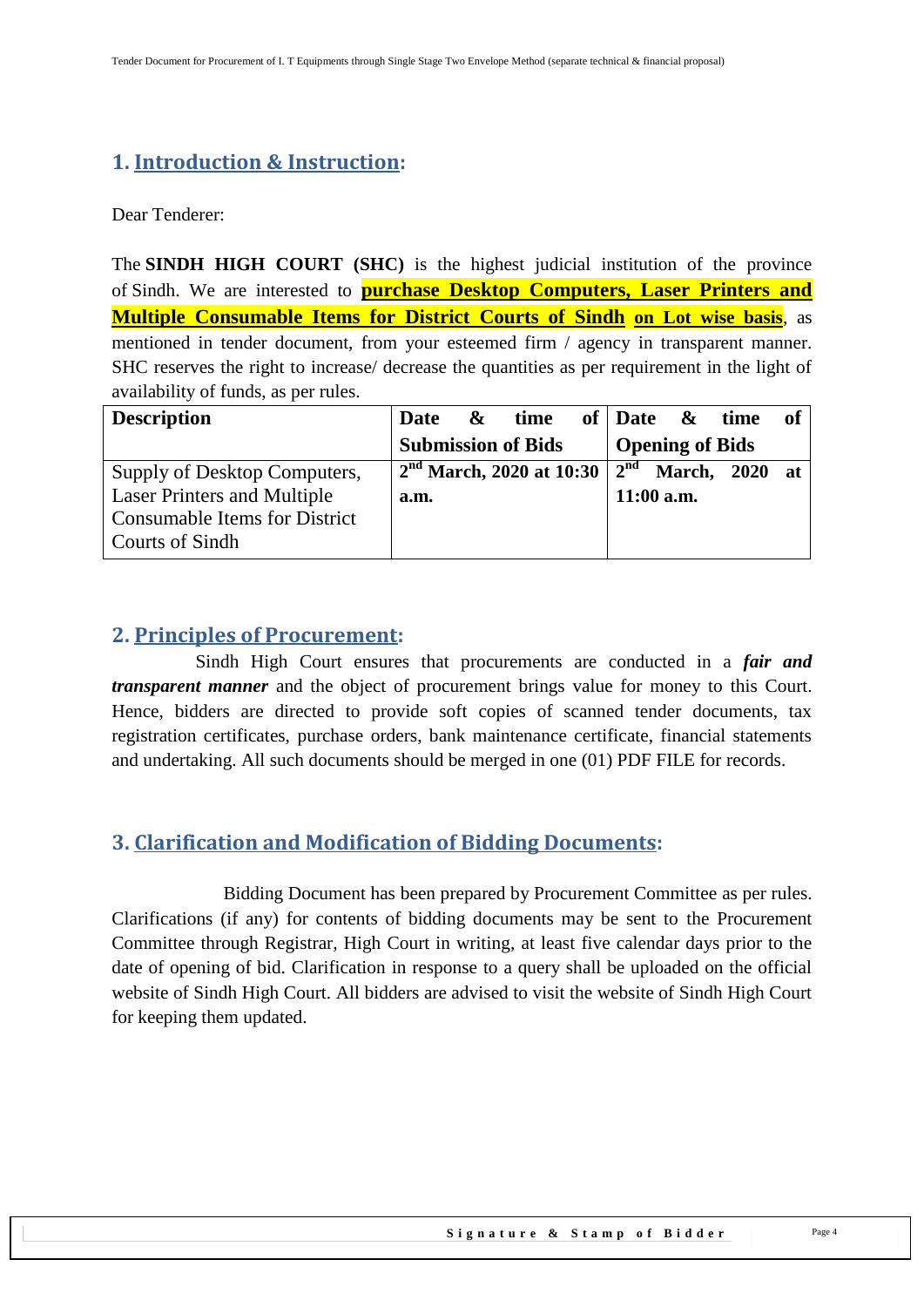It is stated that contents of bidding documents have been carefully read  $\&$ understood. All queries have been properly answered by the concerned Officers of Sindh High Court well before in time. We do not have any objections on the contents of the biding documents.

| Name:               |  |
|---------------------|--|
|                     |  |
| <b>Designation:</b> |  |
|                     |  |
| Signature & stamp   |  |
|                     |  |
|                     |  |

# <span id="page-4-0"></span>**4. Objection(s) on Bid Evaluation Reports:**

 Bid Receiving Time Sheet, Bid Attendance Sheet, Eligibility Criteria Report, Technical Bid Evaluation Report and Financial Bid Evaluation Report shall be uploaded on the official website of High Court of Sindh. Objection(s) if any should be submitted within THREE (03) calendar days of uploading of reports. Thereafter, no objection shall be entertained.

It is undertaken that it is our responsibility to download the above mentioned bid reports from the official website of Sindh High Court. It is also undertaken that objection (s) if any will be submitted within THREE (03) calendar days of uploading of reports and we will not submit any objection after the lapse of time.

| <b>Name</b>        |  |
|--------------------|--|
| <b>Designation</b> |  |
|                    |  |
| <b>Cell Number</b> |  |
| Signature & stamp  |  |
|                    |  |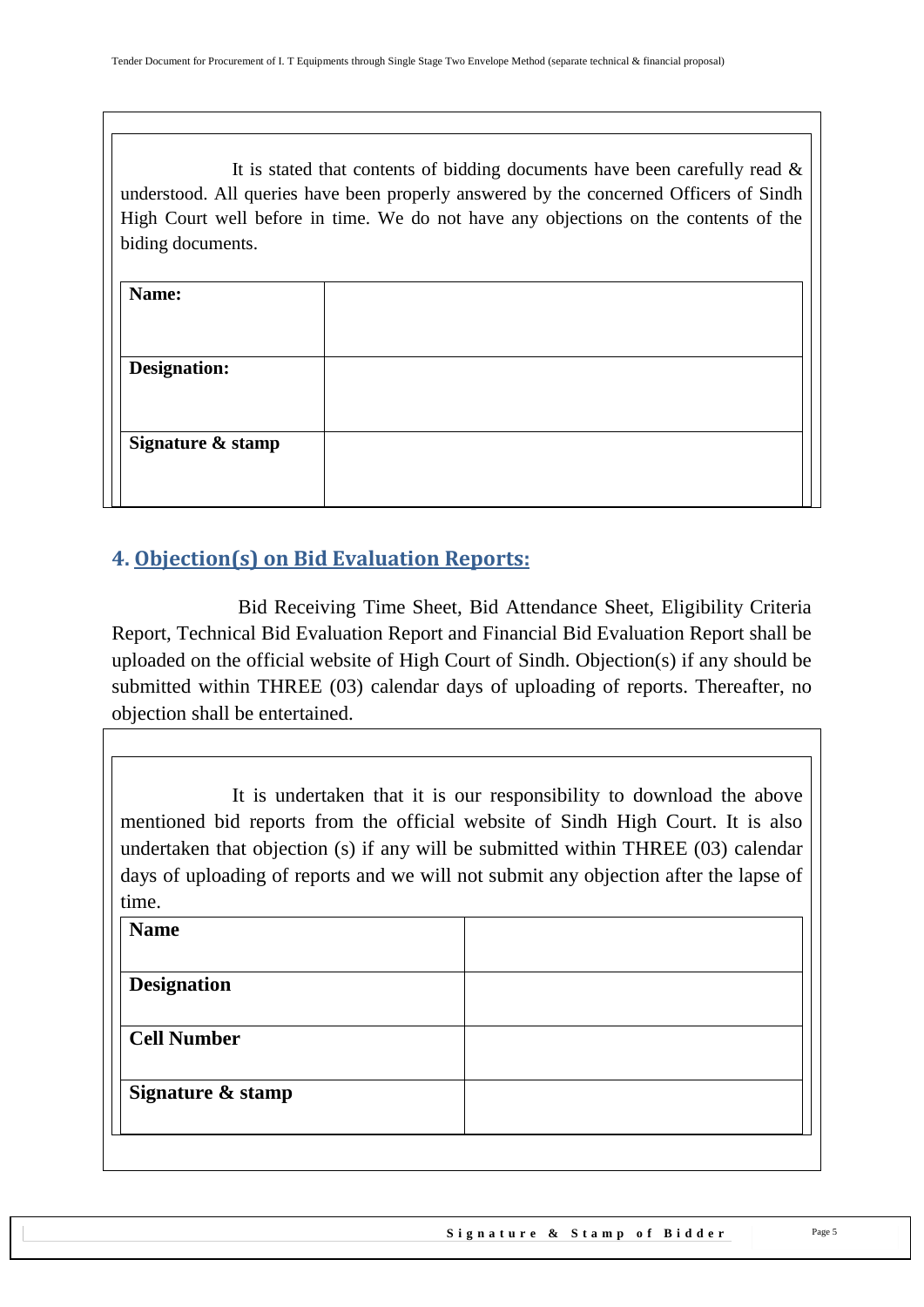# <span id="page-5-0"></span>**5. Preliminary Examination of Bids:**

 Procurement Committee shall examine the bids to confirm that all required documents (soft & hard copies) and specifications/ technical documentation requested in bidding documents have been provided, and to determine the completeness of each document submitted. If any of the required documents or information is missing, the bid shall be rejected. Further, Sindh High Court shall examine the Bid to confirm that all terms and conditions specified in the bidding documents have been accepted by the Bidder without any material deviation or reservation.

# <span id="page-5-1"></span>**6. Financial Evaluation of Eligibility Qualified Bid(s):**

 **Financial Evaluation of technically qualified Bid (s) shall be done on the basis of unit price without GST**. All government taxes shall be applicable as per rules. Tender may be awarded to the lowest technically bidder (s) subject to fulfillment of all the terms & conditions of bidding documents and specifications/ requirements of Sindh High Court as mentioned in bidding documents.

| S.No           | <b>Eligibility Criteria</b>                                                                                                                                   | Flag          |
|----------------|---------------------------------------------------------------------------------------------------------------------------------------------------------------|---------------|
| 1              | Complete filled, signed & stamped Tender Document                                                                                                             |               |
| $\overline{2}$ | Profile of company/firm                                                                                                                                       | Flag-B        |
| 3              | <b>Relevant Tax Registration Certificates</b>                                                                                                                 | Flag-C        |
| $\overline{4}$ | Minimum Experience of at least three (03) years                                                                                                               | Flag-D        |
| 5              | Copies of at least SIX (06) Purchase Orders of similar nature<br>during the last three years. TWO for each year is mandatory.                                 | Flag-E        |
| 6              | Bidder must be authorized partner with the Principal<br>Manufacturer and should provide manufacturer authorization<br>letter. (for Desktop Computers)         | Flag-F        |
| 7              | MAL (Manufacturer Authorization Letter) for Desktop<br>Computers.                                                                                             | Flag-G        |
| 8              | Dealership/Reseller Certificate for Printers.                                                                                                                 | Flag-H        |
| 9              | Undertaking on judicial stamp paper that firm has never been<br>blacklisted by any government semi government, autonomous<br>and stated owned organization.   | <b>Flag-I</b> |
| 10             | Average Financial turnover of at least Rs. 5 million per annum<br>during the last three years. (copies of authenticated financial<br>statements are required) | Flag-J        |
| 11             | <b>Bank Maintenance Certificate</b>                                                                                                                           | Flag-K        |
| 12             | Good Financial Position of firm<br>(Minimum Rs. 1,000,000/- current balance in bank account is<br>required)                                                   | Flag-L        |

# <span id="page-5-2"></span>**7. Mandatory Qualification/ Eligibility Criteria:**

All documents must be placed in the sequence and flagged as mentioned above.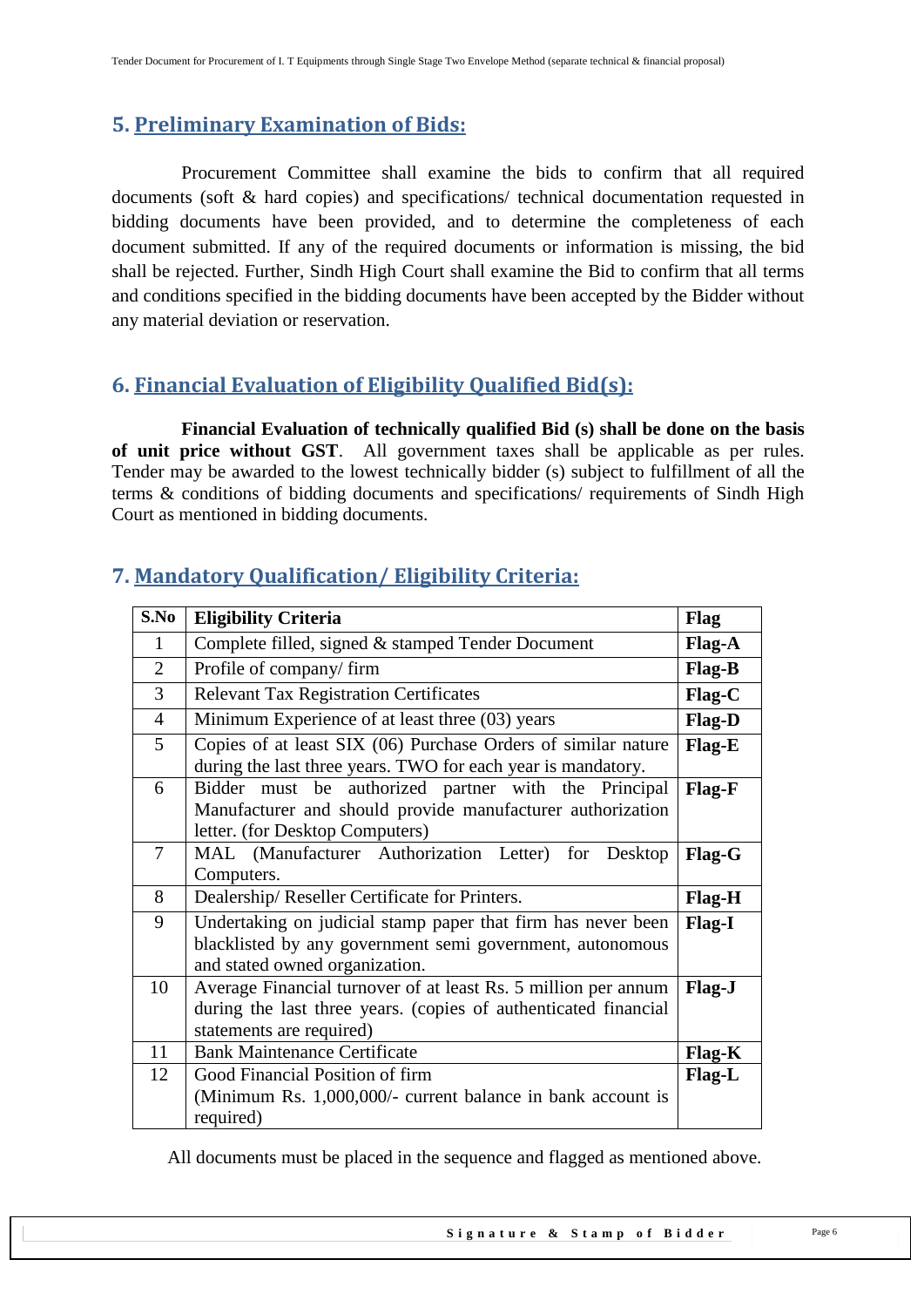It is undertaken that I have provided soft and hard copies of the above mentioned documents which are required for assessing the eligibility criteria. All the documents have been placed in sequence and flagged as mentioned above. It is understood that Sindh High Court reserves the right to reject our bid/ disqualify us in case of non-availability/proper flagging of the above mentioned documents and decision of Sindh High Court shall be final.

| Name:               |  |
|---------------------|--|
|                     |  |
| <b>Designation:</b> |  |
| Signature & stamp   |  |

#### <span id="page-6-0"></span>**7.1. Details of Purchase Orders of Desktop Computers**

| S.No           | Purchase Order issued Purchase |                 | <b>Date</b>                      | of   Make/ Model/ |
|----------------|--------------------------------|-----------------|----------------------------------|-------------------|
|                | by                             | <b>Order No</b> | <b>Purchase</b>                  | <b>Brand</b>      |
|                | (Name of Organization)         |                 | Order                            |                   |
| $\overline{1}$ |                                |                 | $-$ - $-$ -2017                  |                   |
|                |                                |                 |                                  |                   |
| $\overline{2}$ |                                |                 | $-2017$                          |                   |
|                |                                |                 |                                  |                   |
| $\overline{3}$ |                                |                 | $-2018$                          |                   |
|                |                                |                 |                                  |                   |
| $\overline{4}$ |                                |                 | $-2018$                          |                   |
|                |                                |                 |                                  |                   |
| $\overline{5}$ |                                |                 | $-2019$                          |                   |
|                |                                |                 |                                  |                   |
| $6\,$          |                                |                 | $-2019$                          |                   |
|                |                                |                 |                                  |                   |
| $\overline{7}$ |                                |                 | $-2020$                          |                   |
|                |                                |                 |                                  |                   |
| $\overline{8}$ |                                |                 | $\frac{1}{2}$ - $\frac{2020}{2}$ |                   |
|                |                                |                 |                                  |                   |
| $\overline{9}$ |                                |                 |                                  |                   |
| 10             |                                |                 |                                  |                   |
|                |                                |                 |                                  |                   |
|                |                                |                 |                                  |                   |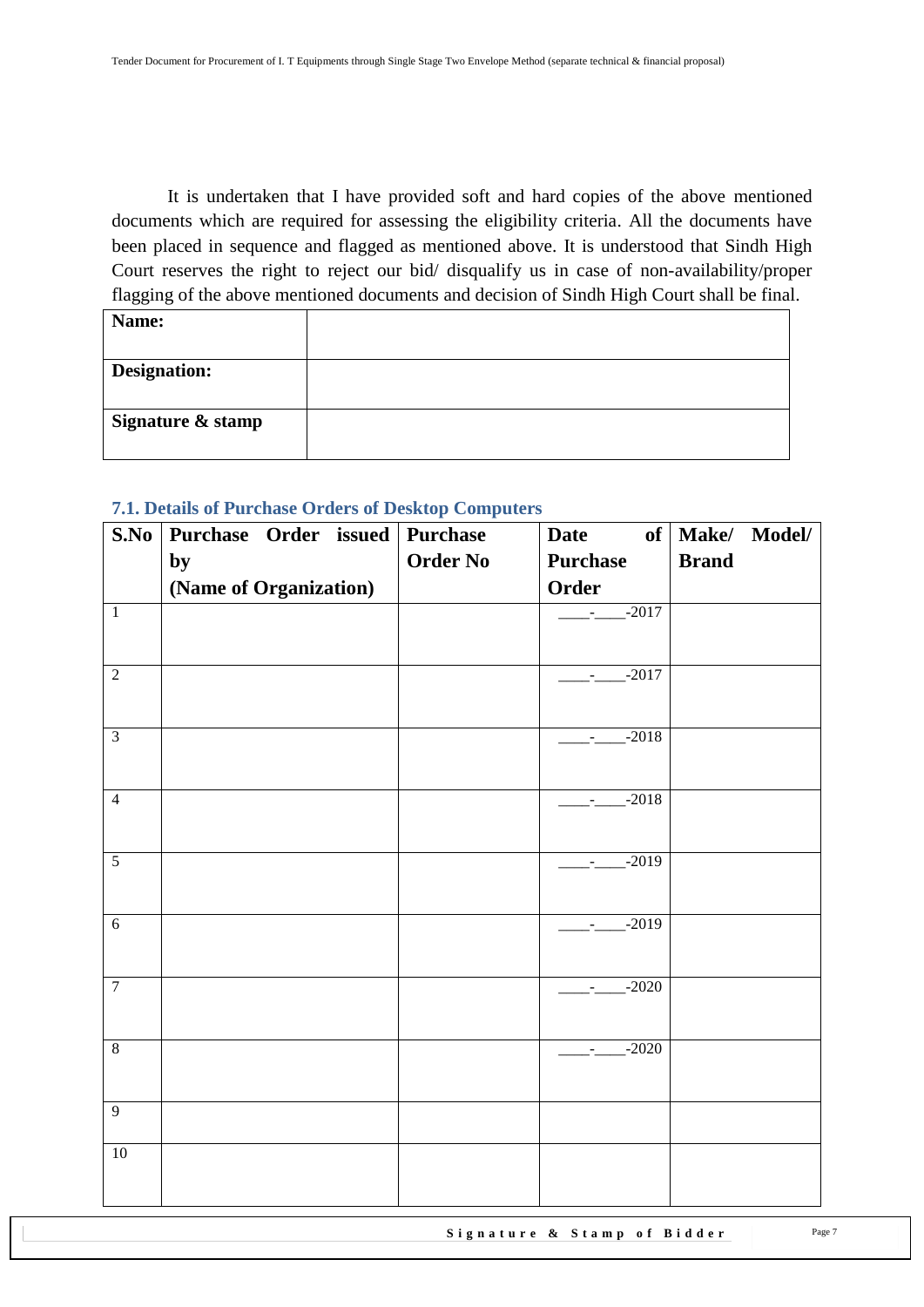# <span id="page-7-0"></span>**7.2. Details of Purchase Orders of Laser Printers**

| S.No            | Purchase Order issued Purchase |                 | <b>Date</b>           | of   Make/ Model/ |
|-----------------|--------------------------------|-----------------|-----------------------|-------------------|
|                 | by                             | <b>Order No</b> | <b>Purchase</b>       | <b>Brand</b>      |
|                 | (Name of Organization)         |                 | Order                 |                   |
| $\overline{1}$  |                                |                 | $\frac{1}{2}$ -2017   |                   |
|                 |                                |                 |                       |                   |
| $\overline{2}$  |                                |                 | $-$ - $-$ - $-$ -2017 |                   |
|                 |                                |                 |                       |                   |
| $\overline{3}$  |                                |                 | $-2018$               |                   |
|                 |                                |                 |                       |                   |
| $\overline{4}$  |                                |                 | $-2018$               |                   |
|                 |                                |                 |                       |                   |
| $\overline{5}$  |                                |                 | $-2019$               |                   |
|                 |                                |                 |                       |                   |
| $\sqrt{6}$      |                                |                 | $-2019$               |                   |
|                 |                                |                 |                       |                   |
| $\overline{7}$  |                                |                 | $-2020$               |                   |
|                 |                                |                 |                       |                   |
| $\,8\,$         |                                |                 | $-2020$               |                   |
|                 |                                |                 |                       |                   |
| $\overline{9}$  |                                |                 |                       |                   |
| $10\,$          |                                |                 |                       |                   |
|                 |                                |                 |                       |                   |
| $\overline{11}$ |                                |                 |                       |                   |
|                 |                                |                 |                       |                   |
|                 |                                |                 |                       |                   |
| 12              |                                |                 |                       |                   |
|                 |                                |                 |                       |                   |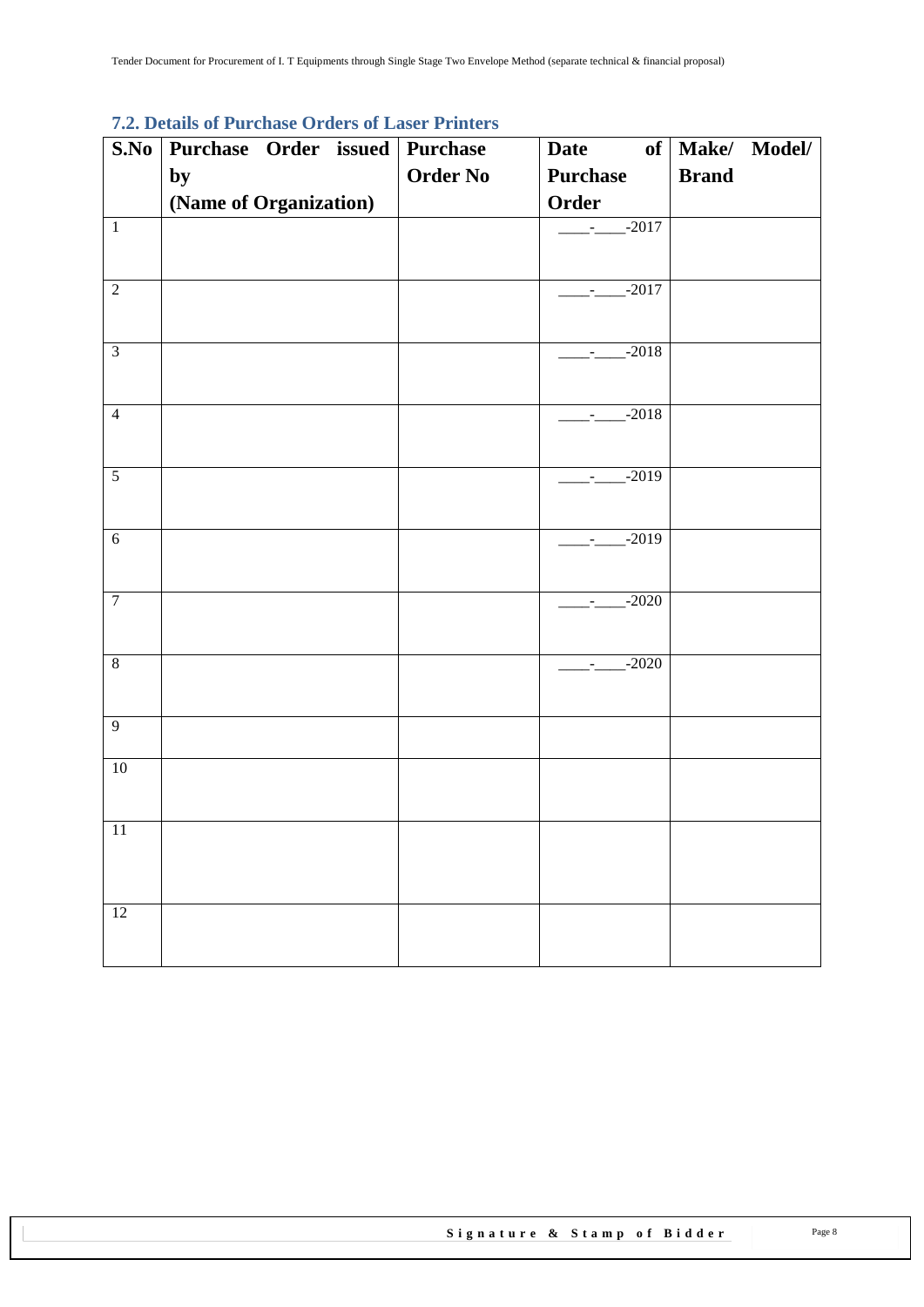| S.No            | <i><b>1.0. Details of Turenase Oracis of Multiple Consumable Tiems</b></i><br>Purchase Order issued Purchase |                 | Date                  | of   Make/ Model/ |
|-----------------|--------------------------------------------------------------------------------------------------------------|-----------------|-----------------------|-------------------|
|                 | by                                                                                                           | <b>Order No</b> | <b>Purchase</b>       | <b>Brand</b>      |
|                 | (Name of Organization)                                                                                       |                 | Order                 |                   |
| $\overline{1}$  |                                                                                                              |                 | $-$ - $-$ - $-$ -2017 |                   |
| $\overline{2}$  |                                                                                                              |                 | $\frac{1}{2}$ -2017   |                   |
| $\overline{3}$  |                                                                                                              |                 | $-$ - $-$ -2018       |                   |
| $\overline{4}$  |                                                                                                              |                 | $-2018$               |                   |
| $\overline{5}$  |                                                                                                              |                 | $-$ - $-$ -2019       |                   |
| $\sqrt{6}$      |                                                                                                              |                 | $-2019$               |                   |
| $\overline{7}$  |                                                                                                              |                 | $-2020$               |                   |
| $\overline{8}$  |                                                                                                              |                 | $-2020$               |                   |
| $\overline{9}$  |                                                                                                              |                 |                       |                   |
| $10\,$          |                                                                                                              |                 |                       |                   |
| $11\,$          |                                                                                                              |                 |                       |                   |
| $\overline{12}$ |                                                                                                              |                 |                       |                   |

### <span id="page-8-0"></span>**7.3. Details of Purchase Orders of Multiple Consumable Items**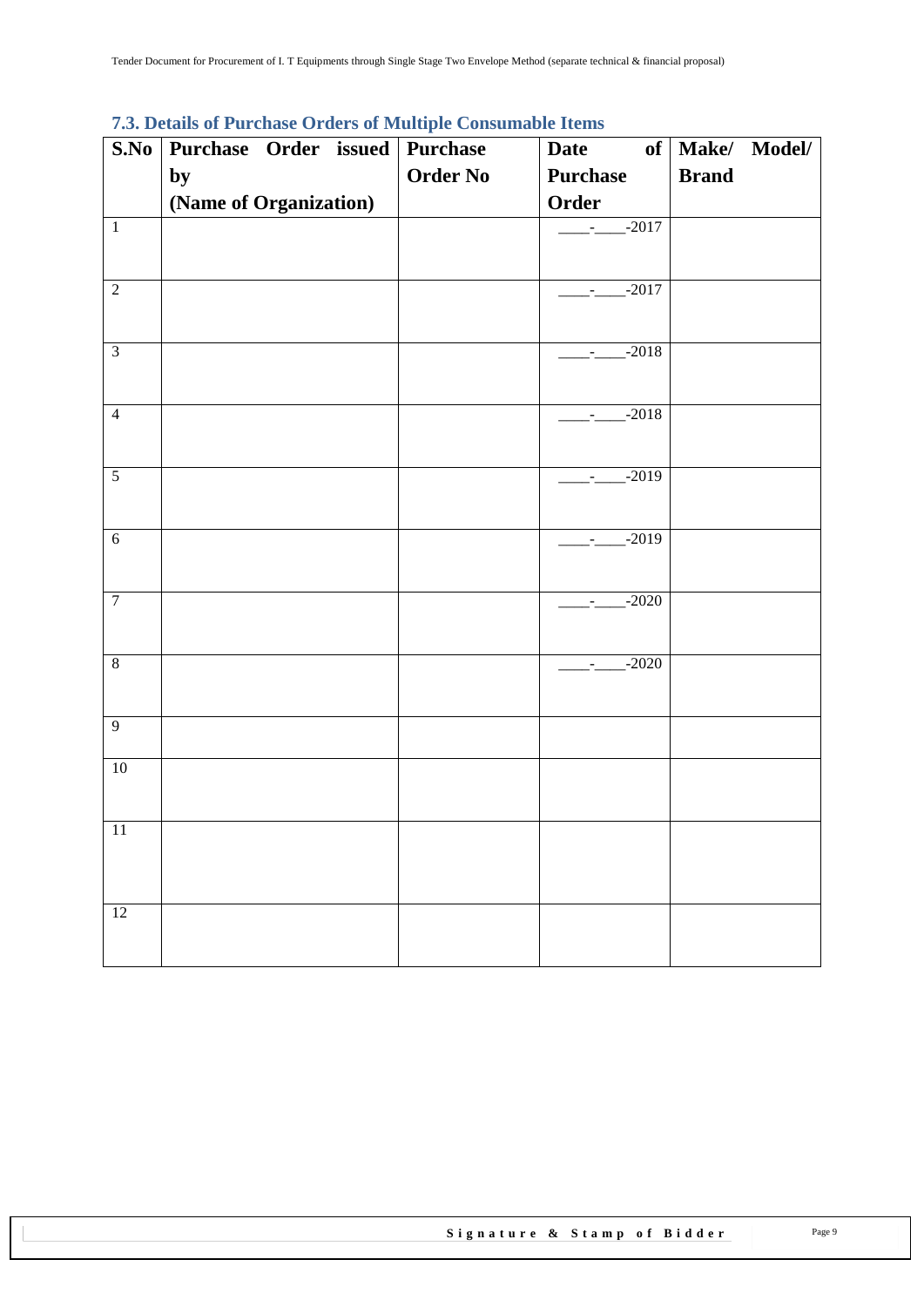| S.No | <b>Financial Year</b> |        | Turnover/sales (Rs.) in   Turnover/sales (Rs.) in words |
|------|-----------------------|--------|---------------------------------------------------------|
|      |                       | figure |                                                         |
| 1    | 2017                  |        |                                                         |
|      |                       |        |                                                         |
|      |                       |        |                                                         |
|      |                       |        |                                                         |
|      |                       |        |                                                         |
| 2    | 2018                  |        |                                                         |
|      |                       |        |                                                         |
|      |                       |        |                                                         |
|      |                       |        |                                                         |
|      |                       |        |                                                         |
|      |                       |        |                                                         |
|      |                       |        |                                                         |
|      |                       |        |                                                         |
| 3    | 2019                  |        |                                                         |

### <span id="page-9-0"></span>**7.4. Details of Financial Turnover during the last three (03) years**

#### <span id="page-9-1"></span>**7.5. Details of Official Bank Account of Bidder**

| <b>Name of Bank</b>          |  |
|------------------------------|--|
| <b>Branch Code</b>           |  |
| <b>Address of Bank</b>       |  |
| <b>Bank Account Number</b>   |  |
| <b>Available Balance Rs.</b> |  |

### <span id="page-9-2"></span>**7.6. Details of MAL (Manufacturer Authorization Letter)**

| Date of issuance of MAL       |  |
|-------------------------------|--|
| Date of expiry of MAL         |  |
| <b>MAL Certificate Number</b> |  |
| <b>MAL</b> issued by          |  |

# <span id="page-9-3"></span>**7.6. Details of Dealership Certificate**

| Date of issuance of Dealership Certificate |  |
|--------------------------------------------|--|
| Date of expiry of Dealership Certificate   |  |
| <b>Dealership Certificate Number</b>       |  |
| <b>Dealership Certificate issued by</b>    |  |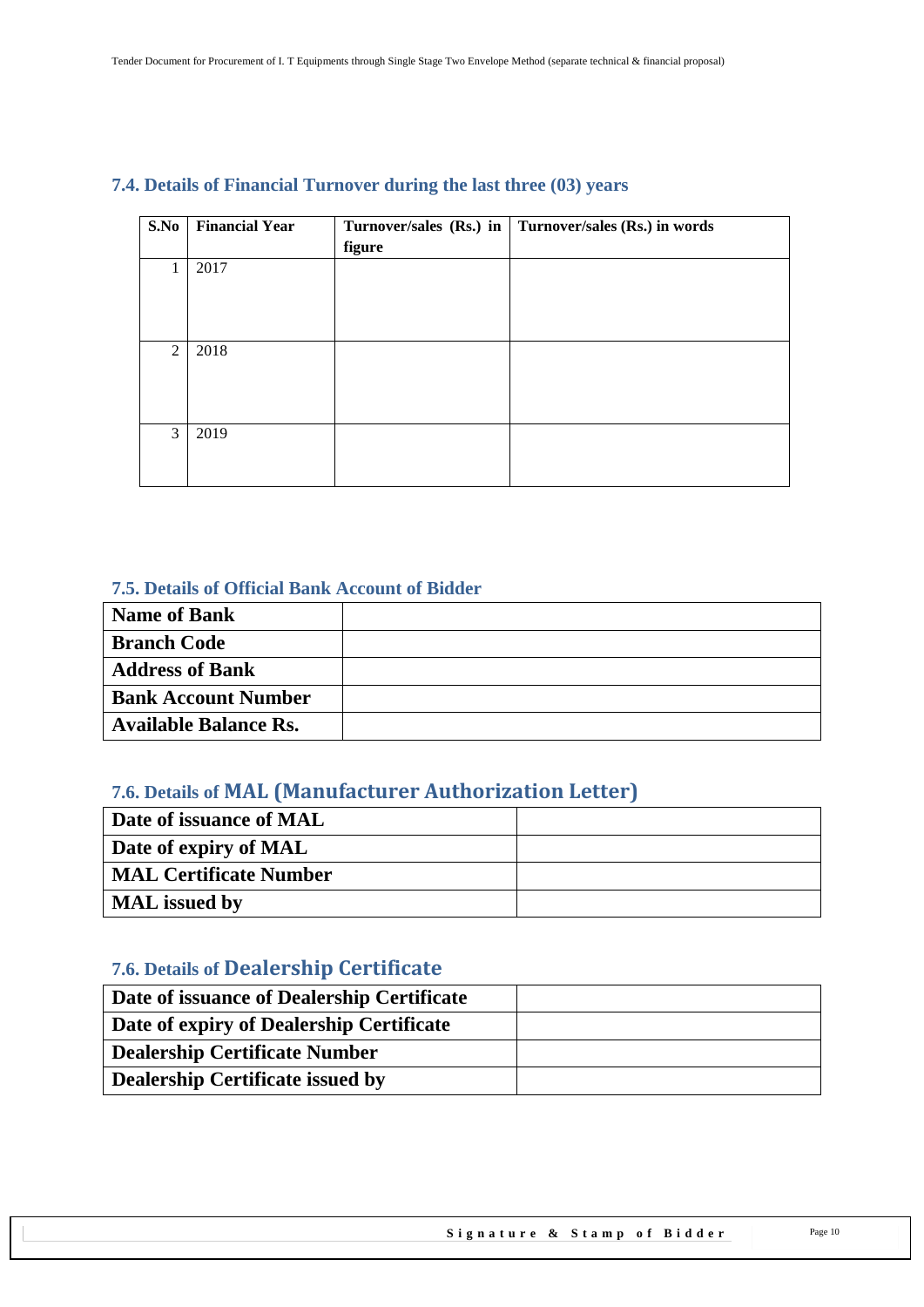# <span id="page-10-0"></span>**8. Desired Specifications & Technical Proposal:**

# <span id="page-10-1"></span>**8.1. LOT NO. 1: DESKTOP COMPUTER**

| <b>Desired specifications of SHC</b>                                                                                                                | Quantity |
|-----------------------------------------------------------------------------------------------------------------------------------------------------|----------|
| Branded, Business Series Desktop Computer preferably from the top<br><b>International Brands OR EQUIVALENT/HIGHER STANDARD</b>                      |          |
| <b>Processor:</b><br>9 <sup>th</sup> Generation, Ci5-9500/3 GHz up to 4.1 GHz or higher                                                             |          |
|                                                                                                                                                     | 100      |
| <b>Chipset M/Board:</b><br>Intel Chipset H370 or equivalent standard that can support<br>(a). Intel 9 <sup>th</sup> Generation or higher Processors |          |
| (b). RAM 32 GB                                                                                                                                      |          |
| $(c)$ . SSD 256 GB or higher<br>Casing:                                                                                                             |          |
| Tower or mini Tower                                                                                                                                 |          |
| <b>RAM</b> (installed):<br>2 X 4 GB DDR4 (Total 8 GB)                                                                                               |          |
| Hard drive (installed):<br>1 TB SATA (7200 rpm or higher)                                                                                           |          |
| <b>Optical Drive:</b><br><b>DVD R-W</b>                                                                                                             |          |
| Connectivity:<br>LAN 10/100/1000                                                                                                                    |          |
| <b>Power Supply:</b><br>180 w or higher                                                                                                             |          |
| <b>Key board &amp; Mouse:</b><br>Manufacture's brand.                                                                                               |          |
| LED:<br>18.5" / 19" LED (Manufacture's brand).                                                                                                      |          |
| Warranty:<br>3 years Manufacture's Comprehensive warranty (with parts, labour & onsite)<br>OR EQUIVALENT/HIGHER STANDARD                            |          |

Note: Purchase Orders will be issued from the office of the concerned District Courts and quantity may be increased or decreased as per their requirement and availability of budget.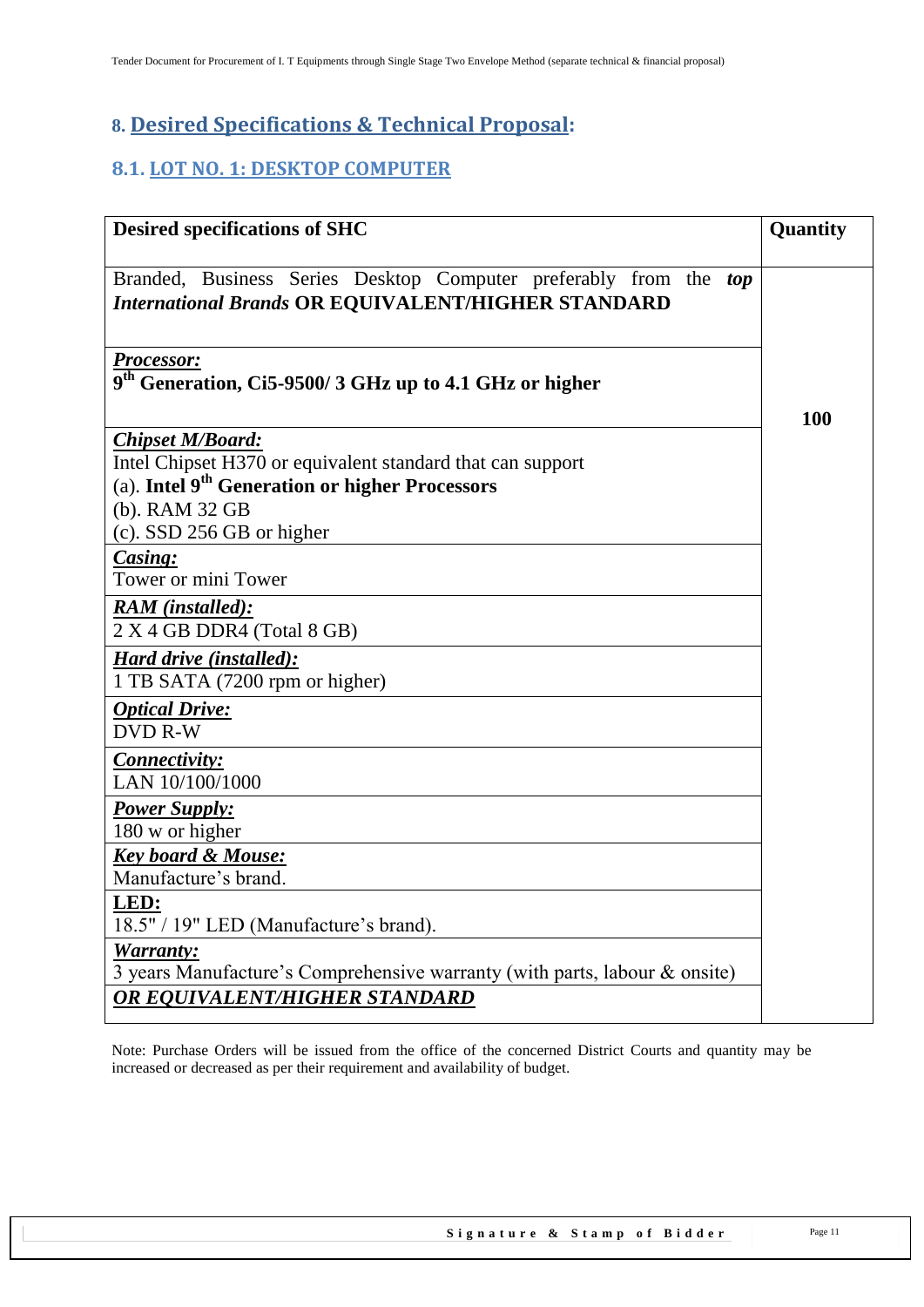# <span id="page-11-0"></span>**8.2. LOT NO. 2: LASER PRINTER**

| <b>Desired specifications of SHC</b>                                    | <b>Quantity</b> |
|-------------------------------------------------------------------------|-----------------|
| Technology:                                                             |                 |
| Laser Jet                                                               |                 |
| <b>Brand:</b>                                                           |                 |
| HP $\&$ Canon or equivalent/ higher standard                            |                 |
| <b>Print Speed(Black):</b>                                              | 100             |
| 18 PPM or higher                                                        |                 |
| <b>Cost Effective &amp; Economical:</b>                                 |                 |
| Printer must be cost effective $\&$ economical in term of copying cost/ |                 |
| consumables item cost & recurring cost of toner/cartridge/drum.         |                 |
| Warranty:                                                               |                 |
| 2 years warranty (with parts, labor & onsite)                           |                 |

<span id="page-11-1"></span>Note: Purchase Orders will be issued from the office of the concerned District Courts and quantity may be increased or decreased as per their requirement and availability of budget.

| S.No           | <b>ITEM NAME</b>                      | <b>QUOTED SPECIFICATION</b>         | <b>QTY</b>     |
|----------------|---------------------------------------|-------------------------------------|----------------|
| 1              | Portable HDD 2 TB                     | Portable HDD 2 TB                   | 3              |
| $\overline{2}$ | Toner Hp 85A                          | Original HP Toner for Hp 85A        | 40             |
| 3              | Toner Hp 12A                          | Original HP Toner for Toner Hp 12A  | 10             |
| $\overline{4}$ | Toner Hp 35A                          | Original HP Toner for Toner Hp 35A  | 5              |
| 5              | Toner Hp 3005                         | Original HP Toner for Toner Hp 3005 |                |
| 6              | Toner Hp 3055                         | Original HP Toner for Toner Hp 3055 | 1              |
| 7              | Toner Hp 17A                          | Original HP Toner for Toner Hp 17A  | 10             |
| 8              | Keyboard (wired)                      | <b>USB Good Quality</b>             | 50             |
| 9              | Mouse (wired)                         | <b>USB Optical Good Quality</b>     | 50             |
| 10             | Dry Battery 12V/7amp<br>for UPS       | Dry Battery 12V/7amp for UPS        | 30             |
| 11             | <b>USB 16 GB</b>                      | Kingston or equivalent              | $\overline{2}$ |
| 12             | <b>UBS 32 GB</b>                      | Kingston or equivalent              | $\overline{2}$ |
| 13             | Taflon HP-1102                        | Taflon HP-1102                      | 5              |
| 14             | Printing Drum HP-1102                 | Printing Drum HP-1102               | 10             |
| 15             | Doctor Blade HP-1102                  | Doctor Blade HP-1102                | $\overline{4}$ |
| 16             | <b>PCR HP-1102</b>                    | <b>PCR HP-1102</b>                  | $\overline{4}$ |
| 17             | Page Picker Rubber HP-<br>1102        | Page Picker Rubber HP-1102          | 4              |
| 18             | <b>Bio-Metric Device</b><br>(Secugen) | Hamster Pro 20 (Model No. HU20)     | 5              |

### **8.3. LOT NO. 3: MULTIPLE CONSUMABLE ITEMS**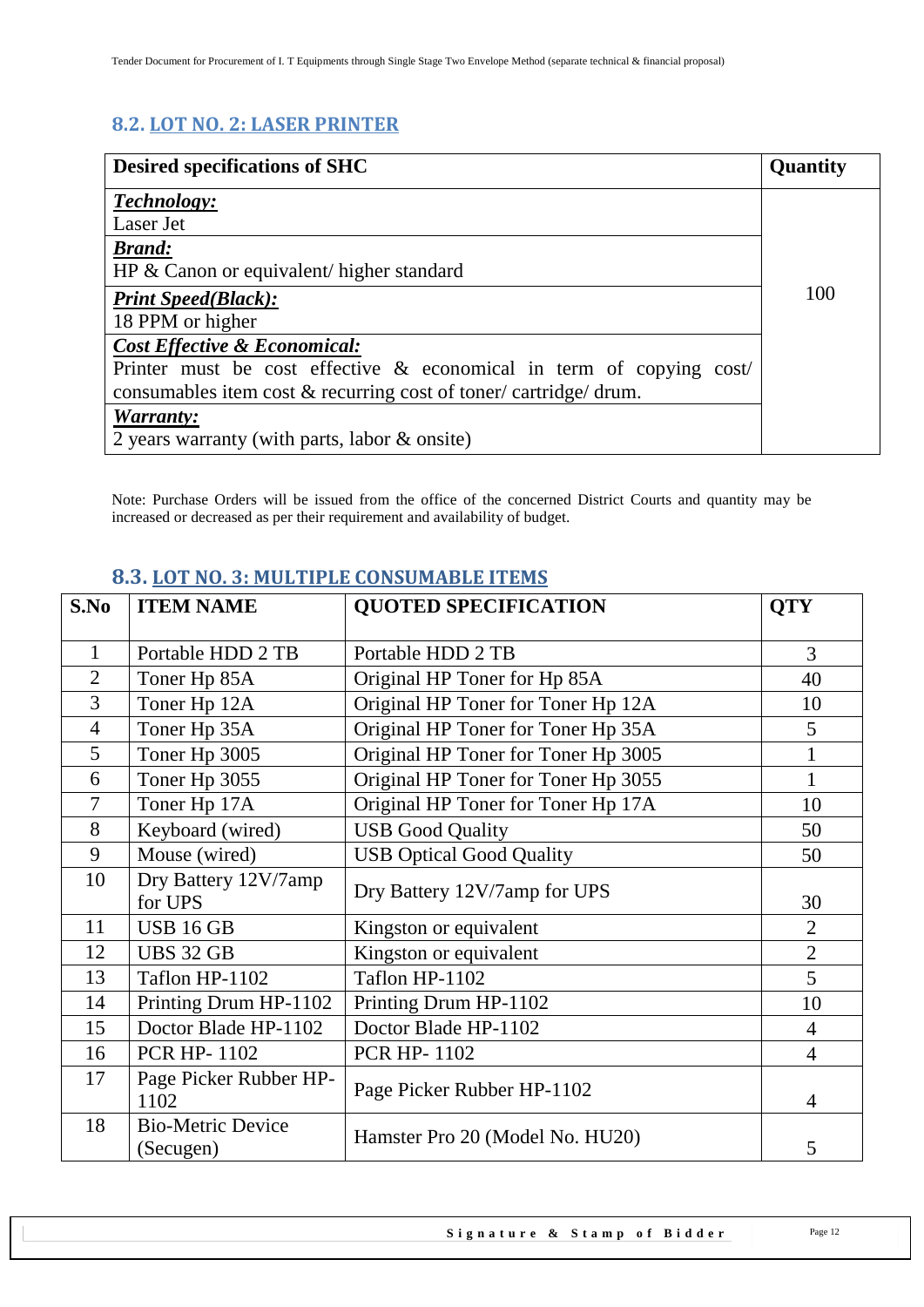| 19 | Web Cam | Web Cam: 1080p Full-HD, Supportive with<br>Windows Win2000 / XP / 2003 / Vista / Win 7 /<br>Win 10 and having stand for fixing on glass/Wall<br>etc.Recommended Models/brands: PK-900H, |  |
|----|---------|-----------------------------------------------------------------------------------------------------------------------------------------------------------------------------------------|--|
|    |         | PK-910H, PK-920H, PK-930H or equivalent                                                                                                                                                 |  |

<span id="page-12-0"></span>Note: Purchase Orders will be issued from the office of the concerned District Courts and quantity may be increased or decreased as per their requirement and availability of budget.

### **9. Estimated Required Quantity:**

| Item                      | <b>Required Quantity</b> |
|---------------------------|--------------------------|
| <b>Desktop Computers</b>  | 100                      |
| <b>Laser Printers</b>     | 100                      |
| Multiple Consumable Items | As mentioned above       |

<span id="page-12-1"></span>Quantity may be increased or decreased as per requirement and availability of budget.

#### **10. Sample of Financial Proposal ( to be submitted on official letter head):**

Bidders are advised to submit separate financial proposal for each lot as per following format on the official letter head of bidder which must be properly signed & stamped.

#### <span id="page-12-2"></span>**10.1. Financial Proposal of Lot No. 1**

| S.No | Make & Model | Unit Price without GST   Unit Price without<br>Rs. (in figures) | <b>GST Rs.</b> (in words) |
|------|--------------|-----------------------------------------------------------------|---------------------------|
|      |              |                                                                 |                           |

#### <span id="page-12-3"></span>**10.2.Financial Proposal of Lot No. 2**

<span id="page-12-4"></span>

| S.No | Make & Model | Unit Price without GST   Unit Price without<br>Rs. (in figures) | <b>GST Rs.</b> (in words) |
|------|--------------|-----------------------------------------------------------------|---------------------------|
|      |              |                                                                 |                           |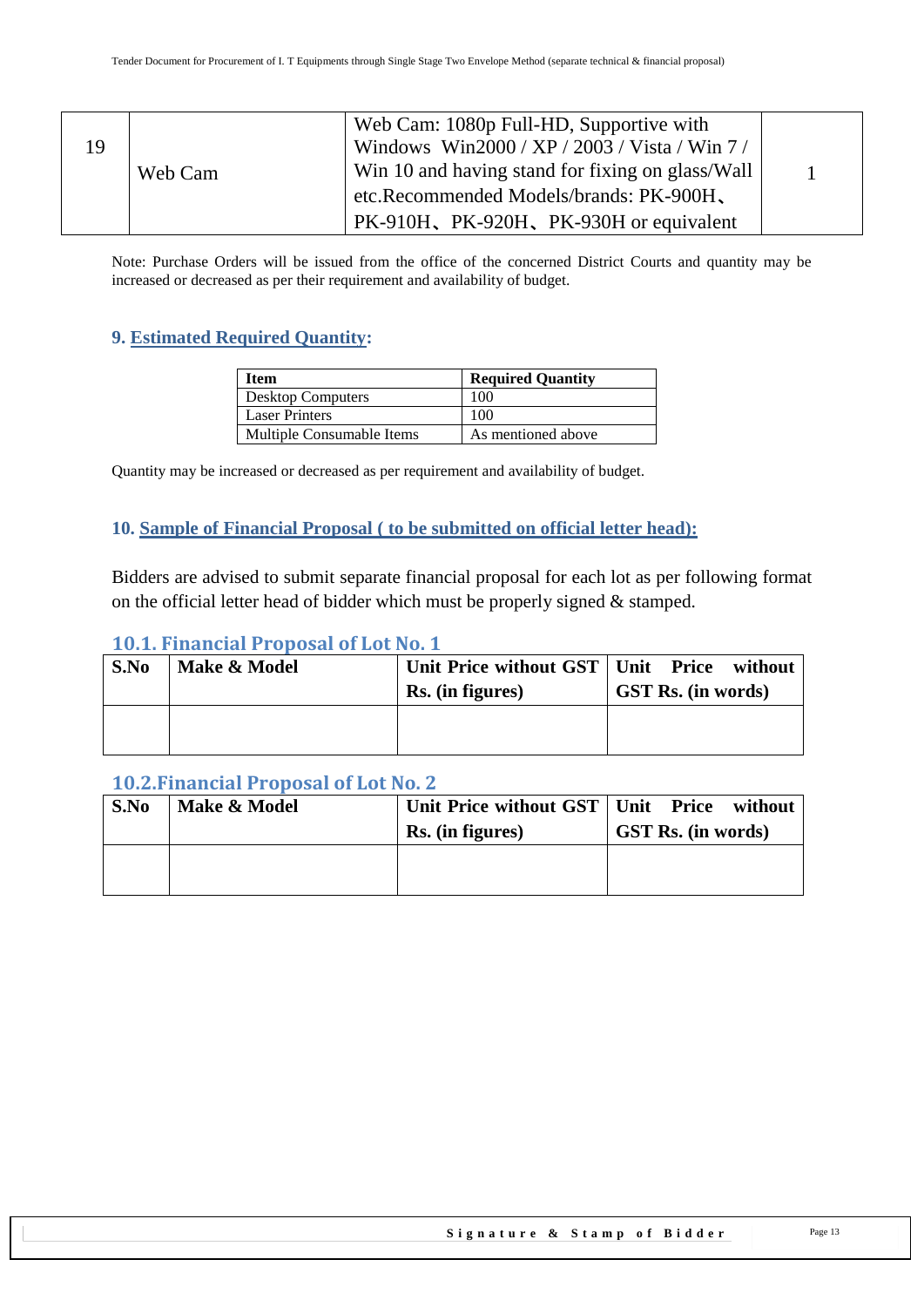| S.No | Make & Model            | <b>GST</b><br>Rs. |  | Unit Price without   Quantity | <b>Amount Rs.</b> |
|------|-------------------------|-------------------|--|-------------------------------|-------------------|
|      |                         |                   |  |                               |                   |
|      |                         |                   |  |                               |                   |
|      |                         |                   |  |                               |                   |
|      | <b>Total Amount Rs.</b> |                   |  |                               |                   |

#### **10.3.Financial Proposal of Lot No. 3**

- No extra charges shall be paid for transportation at the concerned district courts.
- All Government taxes shall be applicable as per rules.
- Taxes shall be deducted by the concerned department and its decision shall be final.
- Bidder should be active vendor I.D at the time of submission of bill.
- Bidder shall be bound to submit all required documents along with bill in the concerned district courts.
- Sindh High Court believes in honesty, integrity and transparency in procurement. Bidders are advised to report the corruption matters directly to Registrar, High Court of Sindh, Karachi, if they are asked to give gifts/ bribe/ cash/ etc for receiving cheques.

<span id="page-13-0"></span>

| <b>Name</b>        |  |
|--------------------|--|
| <b>Designation</b> |  |
| <b>Cell Number</b> |  |
| Signature & stamp  |  |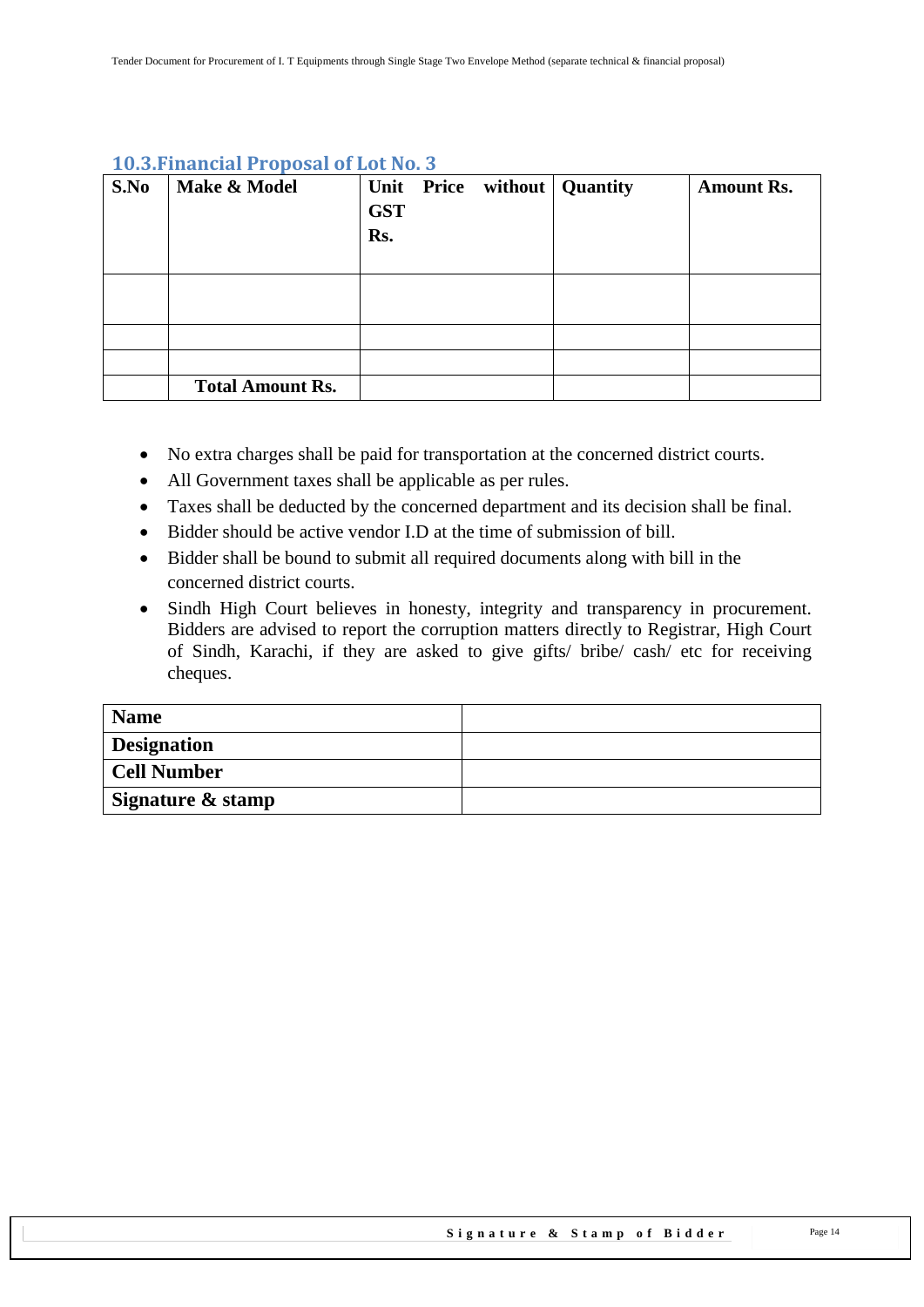## **10.4. Sample of Calculation of Bid Security (along with financial proposal)**

- 1. **Bid Security of 1% of total quoted amount** will be deposited along with Tender Document in shape of BID SECURITY FORM/ PAY ORDER/ BANK DRAFT as reflected in tender notice.
- 2. Bid Security should favour Registrar, High Court of Sindh, Karachi.
- 3. Separate Bid Security must be submitted for each item as per following format.

| <b>Bid Security for Desktop Computers/ Laser Printers/ Multiple Consumable Items</b> |            |  |                    |                 |             |
|--------------------------------------------------------------------------------------|------------|--|--------------------|-----------------|-------------|
| Make & Model of Quoted Item                                                          |            |  | Unit Price without | <b>Quantity</b> | Amount      |
|                                                                                      | <b>GST</b> |  |                    |                 | without GST |
|                                                                                      | Rs.        |  |                    |                 | Rs.         |
|                                                                                      |            |  |                    |                 |             |
|                                                                                      |            |  |                    |                 |             |
| <b>Total Amount (without GST)</b>                                                    |            |  |                    |                 |             |
| 1% of Total Amount                                                                   |            |  |                    |                 |             |
| <b>Pay Order Number</b>                                                              |            |  |                    |                 |             |
| <b>Pay Order Issuance Date</b>                                                       |            |  |                    |                 |             |
| <b>Name of Banker</b>                                                                |            |  |                    |                 |             |
| <b>Amount of Pay Order</b>                                                           |            |  |                    |                 |             |
| <b>Period of Validity</b>                                                            |            |  |                    |                 |             |

- 1. Rates must be quoted in Pakistani Currency.
- 2. Quantity may be increased or decreased as per rules and keeping in view the availability of budget.
- 3. Rates must be quoted without GST. GST shall be applicable as per rules.
- 4. All government taxes shall be applicable as per rules.
- 5. All government taxes will be deducted by the concerned department and its decision shall be final in respect of taxation and billing.
- 6. Bidders must have active Vendor ID of A.G Sindh.
- 7. Successful Bidder (s) will be required to submit complete bill along with copies of required documents to Budget Branch of Sindh High Court for forwarding the same to Accountant General Sindh, Karachi.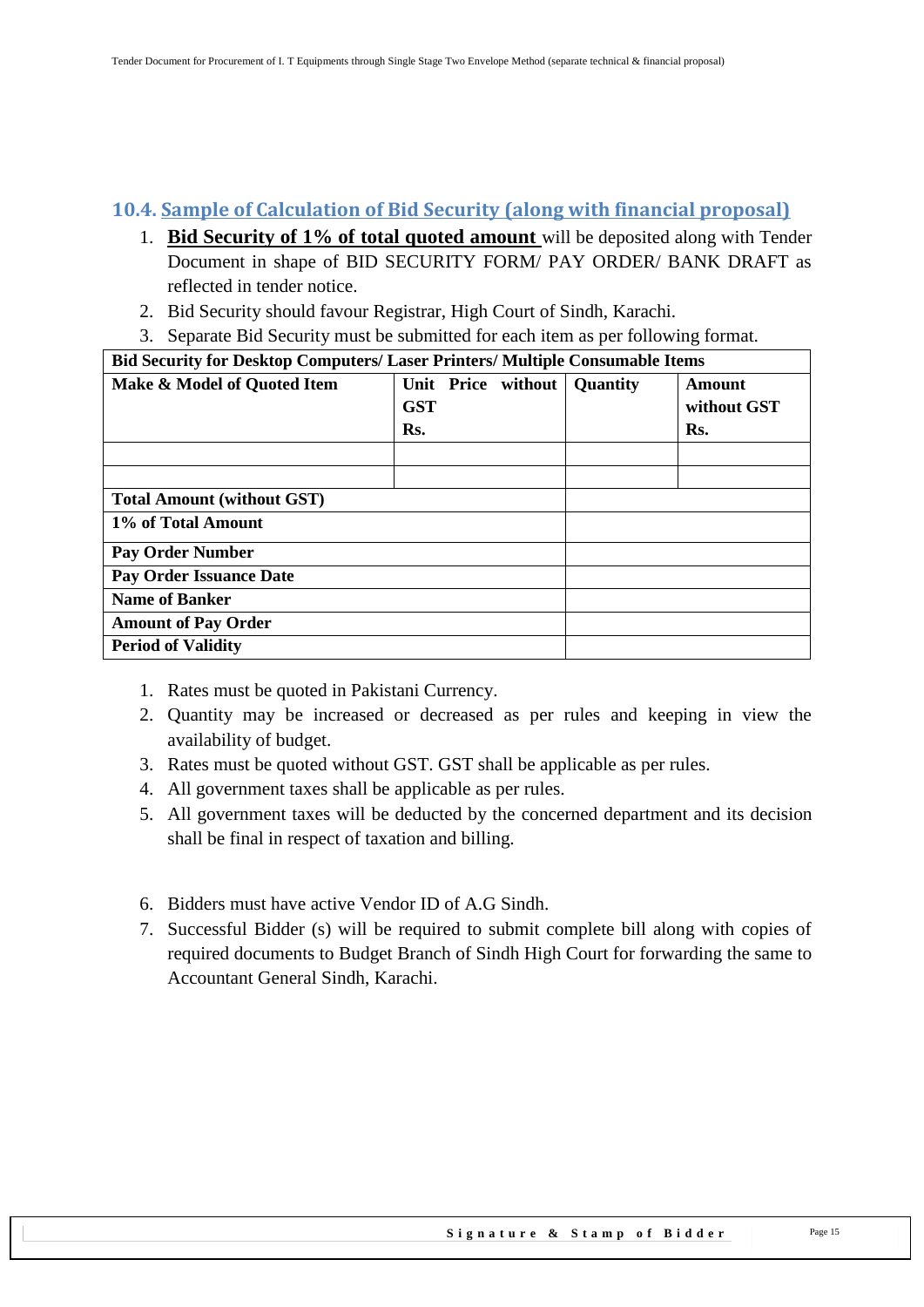## <span id="page-15-0"></span>**11. Terms & Conditions:**

- 1. **Bidding Method**: *Single Stage-Two Envelopes* method will be adopted for bidding process as per SPPRA Rules. Bidders are required to submit separate technical & financial proposal.
- 2. **Qualification/ Eligibility:** Bidders are bound to submit soft and hard copies of all documents as mentioned in Eligibility Criteria Section, in order to establish their eligibility to participate in bid. In case of non-availability/ non-flagging of either, soft or hard copy, bidder may be disqualified.
- 3. **Release of Bid Security**: The bid security of unsuccessful bidder will be released by SHC after award of work or after expiry of bid validity period as per rules.
- 4. **Late Bids**: Sindh High Court shall not consider any bid that arrives after the deadline for submission of bids, as reflected in NIT. Any bid received after the deadline for submission of bids shall be declared late, rejected, and returned unopened to the Bidder.
- 5. **Responsive Bids**: A substantially responsive Bid is one that conforms to all the terms, conditions, and specifications of the Bidding Documents without material deviation, reservation, or omission. Non-responsive Bids shall not be considered. Bidders are advised in their own interest to prepare their bids as per format, requirements, terms & conditions, mentioned in bid documents. Bidders are also advised to submit soft and hard copies of all required documents along with their bids.
- 6. **Award of Contract**: Sindh High Court may award the Contract to the **technically qualified Bidder** whose offer has been determined to be the lowest bid and is substantially responsive to the Bidding Documents, provided further that the Bidder is determined to be qualified to perform the Contract satisfactorily.
- 7. **Notification/ Purchase Order for Award of Contract**: Prior to the expiration of the period of bid validity, Sindh High Court will notify the successful Bidder, in writing, that its Bid has been accepted. Until a formal Contract is prepared and executed, the purchase order/ notification of award shall constitute a binding Contract.
- 8. **Performance Security**: The bid security of successful bidder will be released by Sindh High Court after submission of Performance Security equal to **5% of total cost of contract** in the office of concerned district Court.
- 9. **Release of Performance Security**: Performance Security shall be released by the concerned district court after successful delivery of goods and issuance of satisfactory certificate from the concerned department.
- 10. **Validity Period:** The procurement contract will be awarded within bid **validity period i.e. 90 days** as per Rules.
- 11. **Receiving/Acceptance of Purchase Order:** The vendor will sign the copy of the Purchase Order as acknowledgement. Copy of Purchase Order along with relevant documents must be submitted along with bill.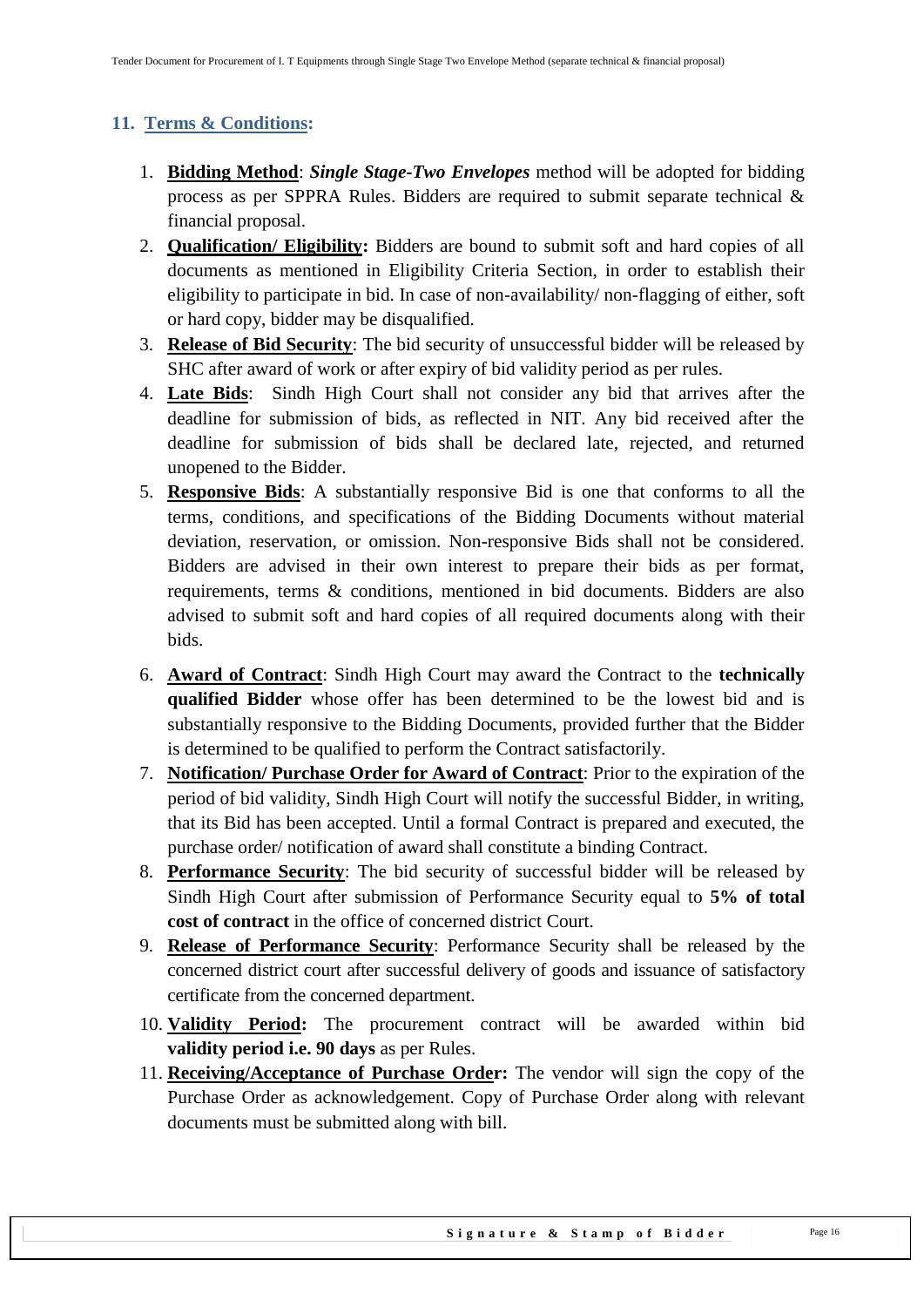- 12. **Delivery Mechanism**: Successful bidder shall deliver the goods within **fifteen (15) calendar days** of issuance of Purchase Order or as mutually decided by the concerned District Judge & Supplier.
- 13. **Delayed Delivery:** 1% penalty of the total amount will be imposed per day for which the company/firm/agency failed to deliver within the delivery/execution period or the request for extension in delivery time declined by SHC.
- 14. **Transportation:** Goods will be delivered in the relevant district courts and no extra charges shall be paid for transportation of goods.
- 15. **Inspection:** Physical inspection will be carried out by the concerned staff of District Courts. Ordered material is subject to final inspection at the time of delivery.
- 16. **Quantity Delivered:** Competent Authority reserves the right to increase/decrease the quantity as per requirement and availability of funds, as per rules.
- 17. **Payment Term:** Payment shall not be made in advance before making delivery.
- 18. **Condition of Goods**: All items must meet in all respects with the specifications & conditions of the Order and must be in good condition & conform to the best industrial quality standards; otherwise they will be liable to be rejected as per rules.
- 19. **Rejection of Goods:** We reserve the right to cancel any or all the items if material is not in accordance with our specification or if the delivery is delayed.
- 20. **Disclosure of Confidential Script/Material:** All rights reserve with the SHC and no information either in written/electronic media/copying form should be disseminated without the permission of the authority.
- 21. **Resolution of Differences:** In case of any difference or dispute arises between the parties, the same shall be dealt with as per rules.
- 22. **Rules, Regulations & Policies:** All rules, regulations and policies will be governed in accordance to the SPPRA.
- 23. **Mistakes in Calculation:** The contractor/ supplier will be liable for any mistakes in calculation of price/ rate and amount and shall be liable to suffer the loss arises at any stage of contract, due to mistakes in calculation or tax rates.
- 24. **Government tax(es), levi(es) and charges(s)**: All Government taxes (including Income tax and stamp duty), levies and charges will be charged as per rules. Bidder should keep them updated regarding taxation issues in consultation with the relevant tax regulatory authorities.
- 25. **Stamp Duty**: Stamp duty will be levied as per rules.
- 26. **Alternative Bids**: Alternative bids shall not be considered.
- 27. **Cost of Bidding**: The Bidder shall bear all costs associated with the preparation and submission of its bid, and Sindh High Court shall not be responsible or liable for those costs, regardless of the conduct or outcome of the bidding process.
- 28. **Rights of Sindh High Court**: Sindh High Court reserves the right to accept or reject any bid, and to annul the bidding process and reject all bids at any time prior to contract award, without thereby incurring any liability to Bidders.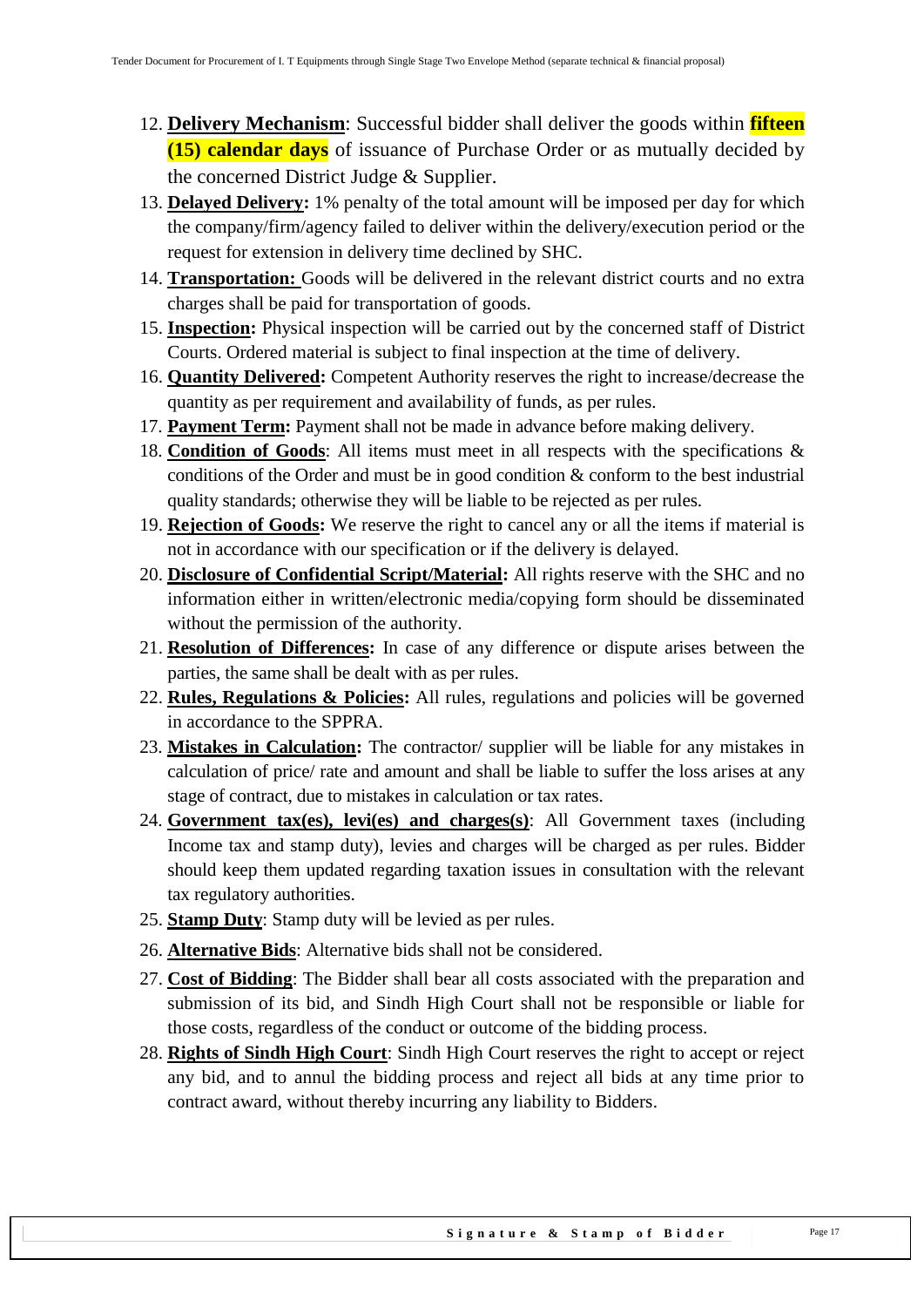- 29. **Interest on Late Payments**: No interest shall be paid on late payment if cheque is received late from the concerned office. However, every effort shall be made for timely payments to successful bidders.
- 30. **Insurance:** The goods supplied under that contract should be fully insured. All cost of insurance shall be paid by the successful bidder. If the goods are not insured then risk if any shall be suffered by the successful bidder.
- 31. **Warrants:** Supplier must warrants that goods supplied would be new, unused and as per best industrial standards.
- 32. **Termination of Contract**: SHC may terminate the contract, if the successful bidder fails to supply all or parts of goods within definite time or fails to perform any other obligations of contract or bidder has failed to submit performance security or bidder has involved in fraud/ corruption.

It is hereby certified that the terms and conditions have been read, agreed upon and signed.

| Name:               |  |
|---------------------|--|
| <b>Designation:</b> |  |
| Signature & stamp   |  |
|                     |  |
| <b>Cell No</b>      |  |

### <span id="page-17-0"></span>**12. Purchase Order:**

Purchase Order (s) will be issued from the office of the concerned District Courts as per their requirements. Hence, quantity may be increased or decreased as per rules.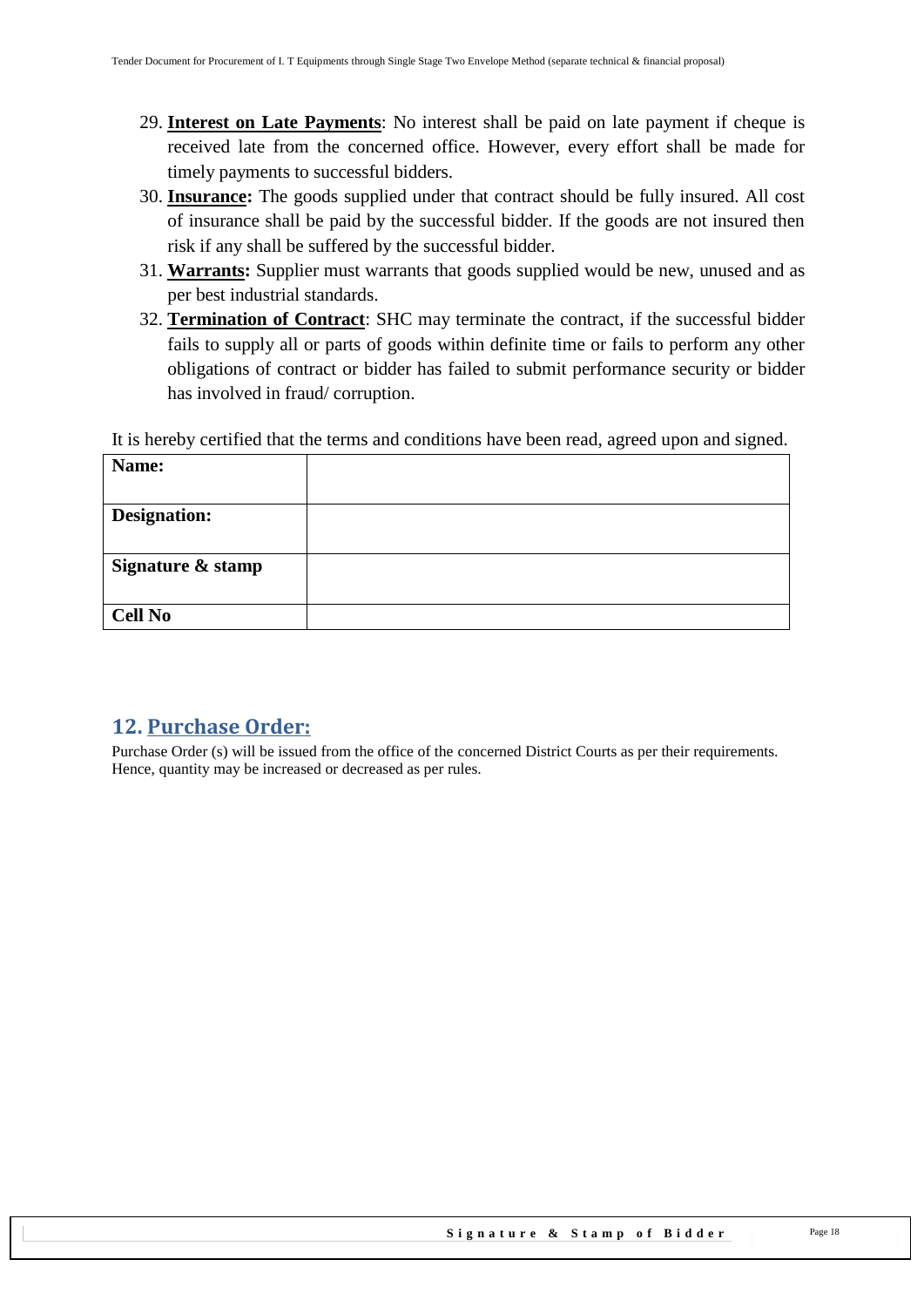# <span id="page-18-0"></span>**13. Sample of Contract to be made with successful bidder**

#### **CONTRACT BETWEEN SHC AND SUPPLIER FOR SUPPLY OF \_DESKTOP COMPUTERS/ LASER PRINTERS/ MULTIPLE CONSUMABLE ITEMS**

This Deed of Agreement is made and entered into on \_\_\_\_\_\_\_\_\_\_\_\_\_ day of \_\_\_\_\_\_\_\_\_\_ 2019

#### **BETWEEN**

*Sindh High Court Establishment through its Registrar having its Office at High Court of* Sindh, Saddar, Karachi, (here in after called SHC which term shall include its successors and assigns) on the **One Part**.

#### **AND**

\_\_\_\_\_\_\_\_\_\_\_\_\_\_\_\_\_\_\_\_\_\_\_\_\_\_\_\_\_\_ having its office at \_\_\_\_\_\_\_\_\_\_\_\_\_\_\_\_\_\_\_\_\_\_ (here

in after called SUPPLIER which term shall include successors and assigns) on the Other Part.

And whereas SHC desires to purchase **DESKTOP COMPUTERS/ LASER** PRINTERS FOR DISTRICT COURTS OF SINDH, as per specifications/ requirements, terms & conditions mentioned in tender document and approved bid evaluation report.

**And whereas** SUPPLIER expresses his desire to provide the same as per specifications/ requirements, terms & conditions mentioned in tender document and approved bid evaluation report.

**And whereas** Supplier has represented that it is a professional and has the technical expertise, experience and resources to provide the goods as per specifications/ requirements, mentioned in tender documents.

**Whereas** on the basis of the Supplier"s representations, SHC has agreed to purchase the same, in accordance with the terms and conditions tender document and this Agreement.

Now, therefore in consideration of the mutual promises and obligations set out in this Agreement, the sufficiency of which is hereby acknowledged, the Parties, intending to be legally bound, agree as follows:

Now this deed of agreement witness the terms and conditions as follows :

- 1. That the Agreement shall come into force immediately and shall remain valid till complete delivery of goods.
- 2. That the quality and quantity of DESKTOP COMPUTERS/ LASER PRINTERS shall be as per specification/ requirements mentioned in tender document.
- 3. That Purchase Order (s) shall be issued by the concerned District Courts as per their requirement. Hence, quantity may be increased or decreased as per rules.
- 4. That the delivery of the materials shall be made by SUPPLIER at their own cost, management and responsibility as per tender document in the concerned district courts.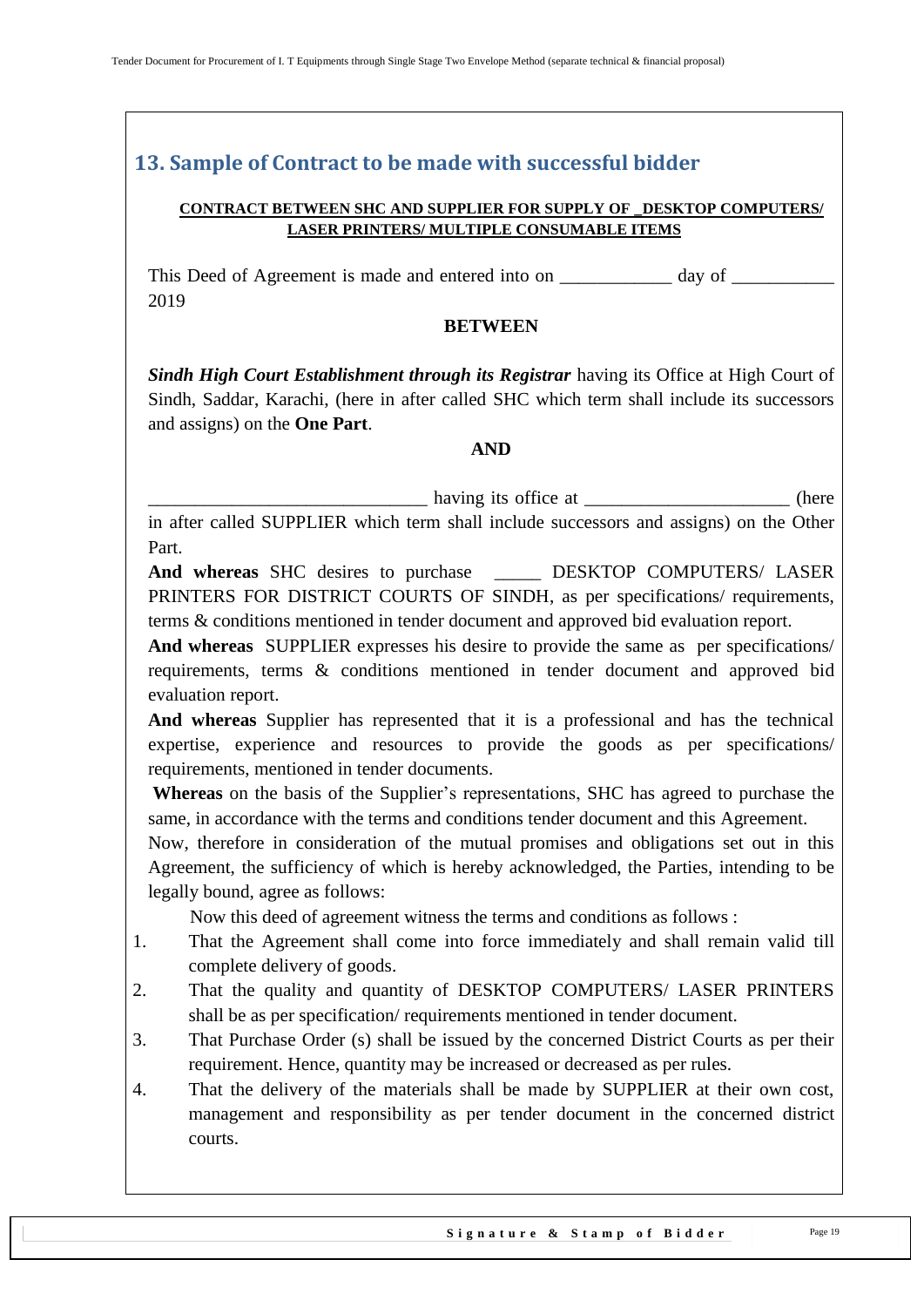- 5. That SUPPLIER shall be fully responsible for delivery of DESKTOP COMPTERS/ LASER PRINTERS in good condition in the concerned District Courts.
- 6. That Representatives of the concerned District Courts shall inspect the DESKTOP COMPUTERS/ LASER PRINTERS and reserves the right to reject any Goods if the representative(s) considers those to be inferior quality to the approved samples.
- 7. That Goods rejected shall be replaced by SUPPLIER and SUPPLIER shall bear all risks/costs of the materials rejected by SHC.
- 8. That the unit price of DESKTOP COMPUTER/ LASER PRINTER will be Rs.
- 9. That SUPPLIER shall not without the consent in writing of SHC assign or sub-let the contract or any part thereof, or make any agreement with any person/company for the execution of any portion of the supply. In this regard consent by SHC will not relieve SUPPLIER from full and entire responsibility for this Agreement.
- 10. That SUPPLIER shall indemnify SHC in respect of all claims, damages, compensation or expenses payable in consequence of any injury or accident caused by them i.e., SUPPLIER.
- 11. That cost of transportation, or any other incidental charges, if required in connection of the delivery of DESKTOP COMPUTERS/ LASER PRINTERS shall be borne by SUPPLIER, as per rules.
- 12. That bills will be submitted in the concerned district courts.

\_\_\_\_\_\_\_\_\_\_\_\_\_\_\_.

- 13. That all taxes shall be deducted by the concerned department and its decision shall be final.
- 14. That all government taxes shall be applicable as per rules.
- 15. That Bid Security shall be released after submission of Performance Security of 5% of contract price favoring the DDOs in the concerned district courts.
- 16. That if SUPPLIER fails to deliver the materials as per agreed Schedule, penalty will be imposed by the concerned District at the rate of (1%) of total contract value for each day of delay.
- 17. That the terms of this Agreement shall be GOVERNED by the Laws of the Land.
- 18. The failure of a Party to fulfill any of its obligations under this Agreement shall not be considered to be a breach of, or a default under, this Agreement insofar as the inability arises from an event of Force Majeure, provided that the Party affected by that event has taken reasonable precautions, due care and attempted to put in place reasonable alternative arrangements all with the objective of carrying out the terms of this Agreement.
- 19. That In the event of any question or difference or dispute whatsoever arising between the Parties under or in connection with this Agreement or any provision herein contained or its constructions hereof, or as to any matter in any way connected therewith or arising therefrom which cannot be resolved amicably shall be referred to arbitration and finally settled by three arbitrators, one to be appointed by each party and the third by the two appointed arbitrators, in accordance with the Arbitration Act, 1940. The language of arbitration shall be English and the venue of the arbitration shall be Karachi. The decision of the arbitrators shall be final and binding on the Parties who shall give full effect thereto. Any judgment may be entered upon the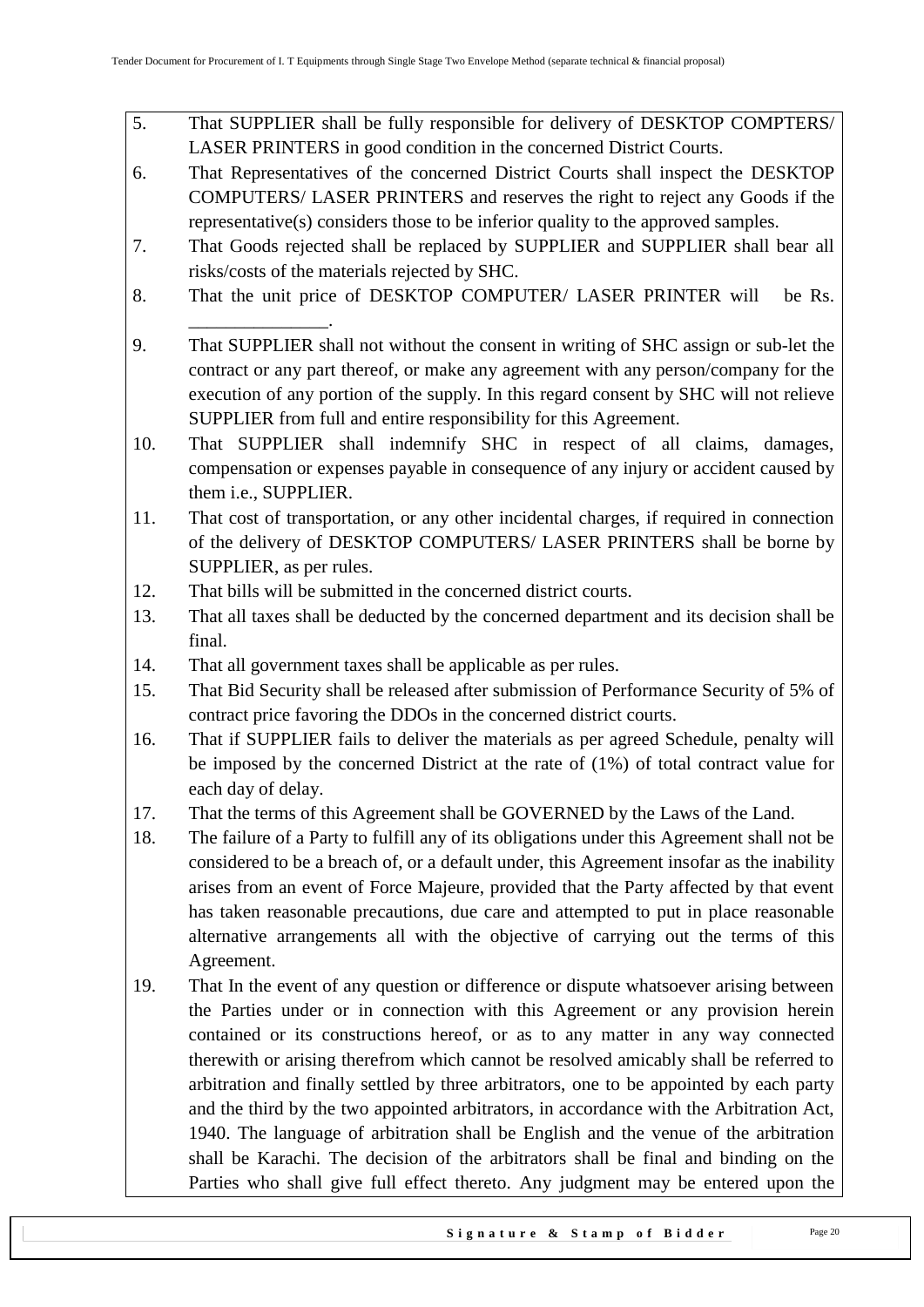| award in any competent court having jurisdiction. |  |
|---------------------------------------------------|--|

 IN WITNESS WHEREOF, each of the Parties has caused this Agreement to be executed by their respective, fully authorized representatives as of the date first written above.

| <b>REGISTRAR, HIGH COURT OF SINDH</b>                 | M/s.                                            |
|-------------------------------------------------------|-------------------------------------------------|
| <b>SIGNATURE &amp; OFFICIAL STAMP</b><br><b>STAMP</b> | -----------------------<br>SIGNATURE & OFFICIAL |
|                                                       | <b>WITNESS:</b>                                 |
| NAME:                                                 |                                                 |
| SIGNATURE & OFFICIAL STAMP<br><b>STAMP</b>            | SIGNATURE & OFFICIAL                            |
| NAME:                                                 |                                                 |
|                                                       |                                                 |

I have carefully read & understood the contents of "Sample Contract" and I do not have any objection on its contents.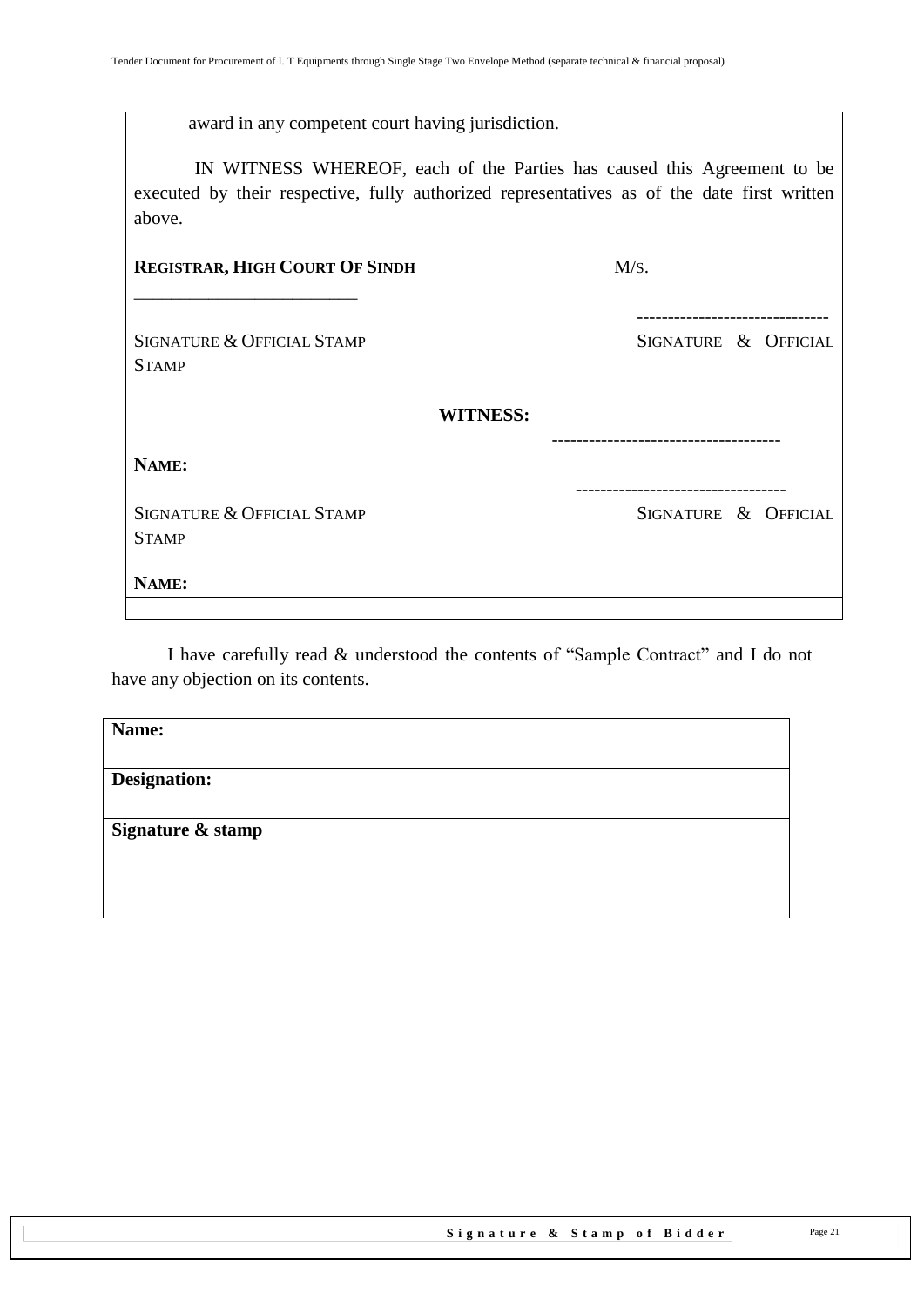# <span id="page-21-0"></span>**14. Format of Undertaking:**

.

 $\overline{\phantom{a}}$ 

|                          | We,                                                                                                                                                                           | located<br>at                                                                     |  |  |
|--------------------------|-------------------------------------------------------------------------------------------------------------------------------------------------------------------------------|-----------------------------------------------------------------------------------|--|--|
|                          |                                                                                                                                                                               | do hereby declare on Oath at under:-                                              |  |  |
|                          |                                                                                                                                                                               |                                                                                   |  |  |
|                          |                                                                                                                                                                               | 1. That we are not black listed from any government/semi government/autonomous/   |  |  |
|                          |                                                                                                                                                                               | private or any other national or international organization since the date of     |  |  |
|                          | operation.                                                                                                                                                                    |                                                                                   |  |  |
|                          | organization.                                                                                                                                                                 | 2. That there is no outstanding dispute between our company and any other         |  |  |
|                          |                                                                                                                                                                               |                                                                                   |  |  |
|                          | 3. That we are not defaulter with any bank or financial institution.<br>4. That we have not provided any false/ misleading information to High Court of                       |                                                                                   |  |  |
|                          | Sindh.                                                                                                                                                                        |                                                                                   |  |  |
|                          |                                                                                                                                                                               | 5. It is undertaken that our organization will not engage in corrupt, fraudulent, |  |  |
|                          | collusive, coercive or obstructive practices in competing for the tender in question.                                                                                         |                                                                                   |  |  |
|                          | 6. It is undertaken to indemnify Sindh High Court for any loss or damage incurred due<br>to corrupt business practices of our organization (if any) and if the same is proved |                                                                                   |  |  |
|                          |                                                                                                                                                                               |                                                                                   |  |  |
|                          | then we will pay compensation to High Court of Sindh an amount equivalent to ten                                                                                              |                                                                                   |  |  |
|                          | times the sum of any commission, gratification, bribe, finder's fee or kickback                                                                                               |                                                                                   |  |  |
|                          | given by our organization (if any) for the purpose of obtaining or inducing the                                                                                               |                                                                                   |  |  |
|                          | procurement of any contract.                                                                                                                                                  |                                                                                   |  |  |
|                          |                                                                                                                                                                               |                                                                                   |  |  |
| <b>Name of Deponent:</b> |                                                                                                                                                                               |                                                                                   |  |  |
|                          |                                                                                                                                                                               |                                                                                   |  |  |
|                          | <b>Designation:</b>                                                                                                                                                           |                                                                                   |  |  |
|                          |                                                                                                                                                                               |                                                                                   |  |  |
|                          |                                                                                                                                                                               |                                                                                   |  |  |
|                          | Signature & stamp                                                                                                                                                             |                                                                                   |  |  |
|                          |                                                                                                                                                                               |                                                                                   |  |  |
| <b>Date</b>              |                                                                                                                                                                               |                                                                                   |  |  |
|                          |                                                                                                                                                                               |                                                                                   |  |  |